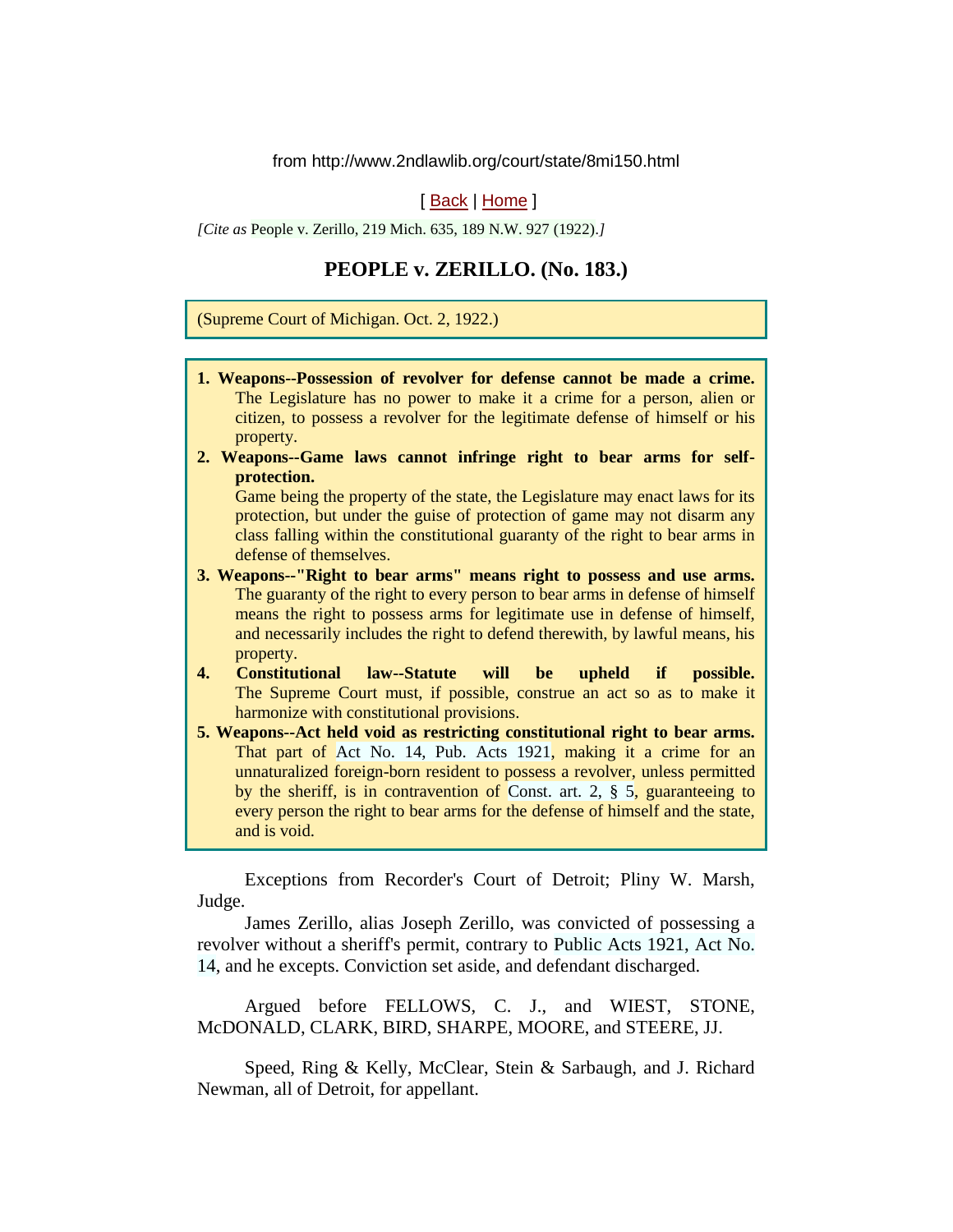Merlin Wiley, Atty. Gen., and Paul W. Voorhies, Pros. Atty., and Robert M. Toms, Asst. Pros. Atty., both of Detroit, for the People.

WIEST, J. Defendant, an unnaturalized foreign-born resident, was convicted under a complaint charging him with possessing a revolver without a permit granted by the (p.928)sheriff, contrary to Act No. 14, Public Acts 1921, and he brings the case here for review on exceptions before sentence.

It was made to appear in evidence that, about 5 o'clock in the morning of the 25th day of September, 1921, at the corner of Chase and Russell streets in the city of Detroit, defendant was seated at the wheel of a Marmon touring car, with four or five men in the car with shotguns. Defendant had no shotgun, but in the pocket of the door of the automobile was found a .38-caliber revolver, and this is the firearm the possession of which led to his conviction.

The complaint was laid under the game law, but did not charge the defendant with hunting for or capturing or killing any wild bird or animal, or intending to do so. Does the game law make it unlawful for an unnaturalized foreign-born resident of the state to possess a revolver? The act mentioned makes it a misdemeanor for an unnaturalized foreign-born resident to hunt for or capture or kill any wild bird or animals, either game or otherwise, of any description, excepting in defense of his person or property, "and to that end," such a person shall not own or be possessed of a shotgun or rifle of any make or a pistol or firearms of any kind. The act provides that, on the recommendation of two citizens, the sheriff of the county, upon a showing of necessity, may issue a permit to an unnaturalized foreign-born resident to possess firearms.

Defendant insists that the act, so far as it deprives him of the right to possess a revolver, for a legitimate purpose, is in conflict with the provisions of the Constitution of the state, and therefore void. The Constitution of this state (article 2, section 5) provides:

> "Every person has a right to bear arms for the defense of himself and the state."

The true meaning of this provision is well stated in the Constitution of the state of Colorado:

> "That the right of no person to keep and bear arms in defense of his home, person, and property, or in aid of the civil power when thereto lawfully summoned, shall be called in question; but nothing herein contained shall be construed to justify the practice of carrying concealed weapons." Article 2, § 13.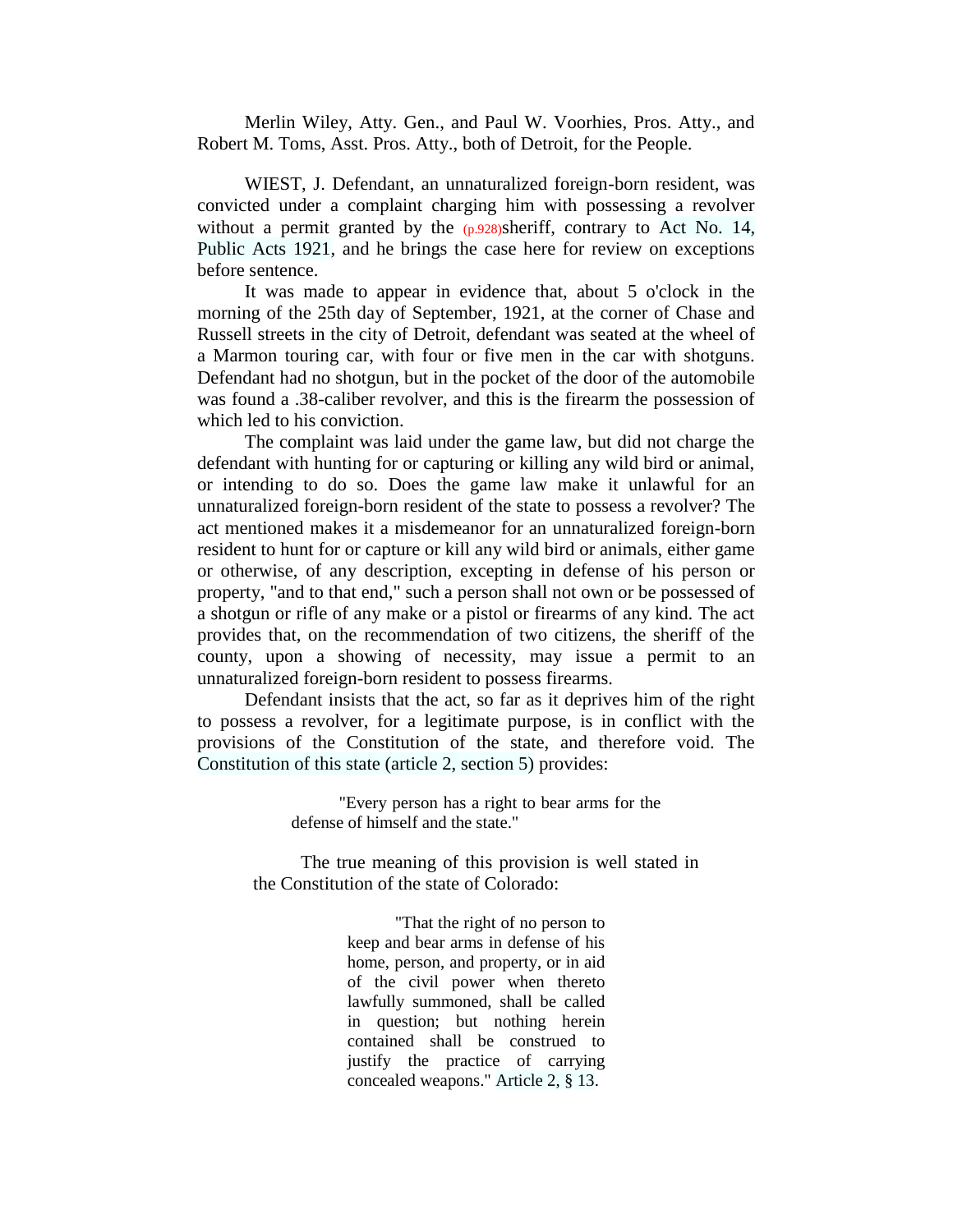There should be added to this, however, the right of the Legislature, under the police power, to regulate the carrying of firearms.

Firearms serve the people of this country a useful purpose wholly aside from hunting, and under a constitution like ours, granting to aliens who are bona fide residents of the state the same rights in respect to the possession, enjoyment, and inheritance of property as native-born citizens, and to *every person* the right to bear arms for the defense of himself and the state, while the Legislature has power in the most comprehensive manner to regulate the carrying and use of firearms, that body has no power to constitute it a crime for a person, alien or citizen, to possess a revolver for the legitimate defense of himself and his property. The provision in the Constitution granting the right to all persons to bear arms is a limitation upon the power of the Legislature to enact any law to the contrary.

The exercise of a right guaranteed by the Constitution cannot he made subject to the will of the sheriff. The part of the act under which the prosecution was planted is not one of regulation, but is one of prohibition and confiscation. It is not regulation to make it a crime for an unnaturalized foreign-born resident of the state to possess a revolver, unless permitted to have one by the sheriff of the county where he resides.

Game being property of the state the Legislature may enact laws for its protection, but under the guise of protection of game may not disarm any class, falling within the constitutional guaranty, of the right to bear arms in defense of themselves. The guaranty of the right to every person to bear arms in defense of himself means the right to possess arms for legitimate use in defense of himself, and necessarily includes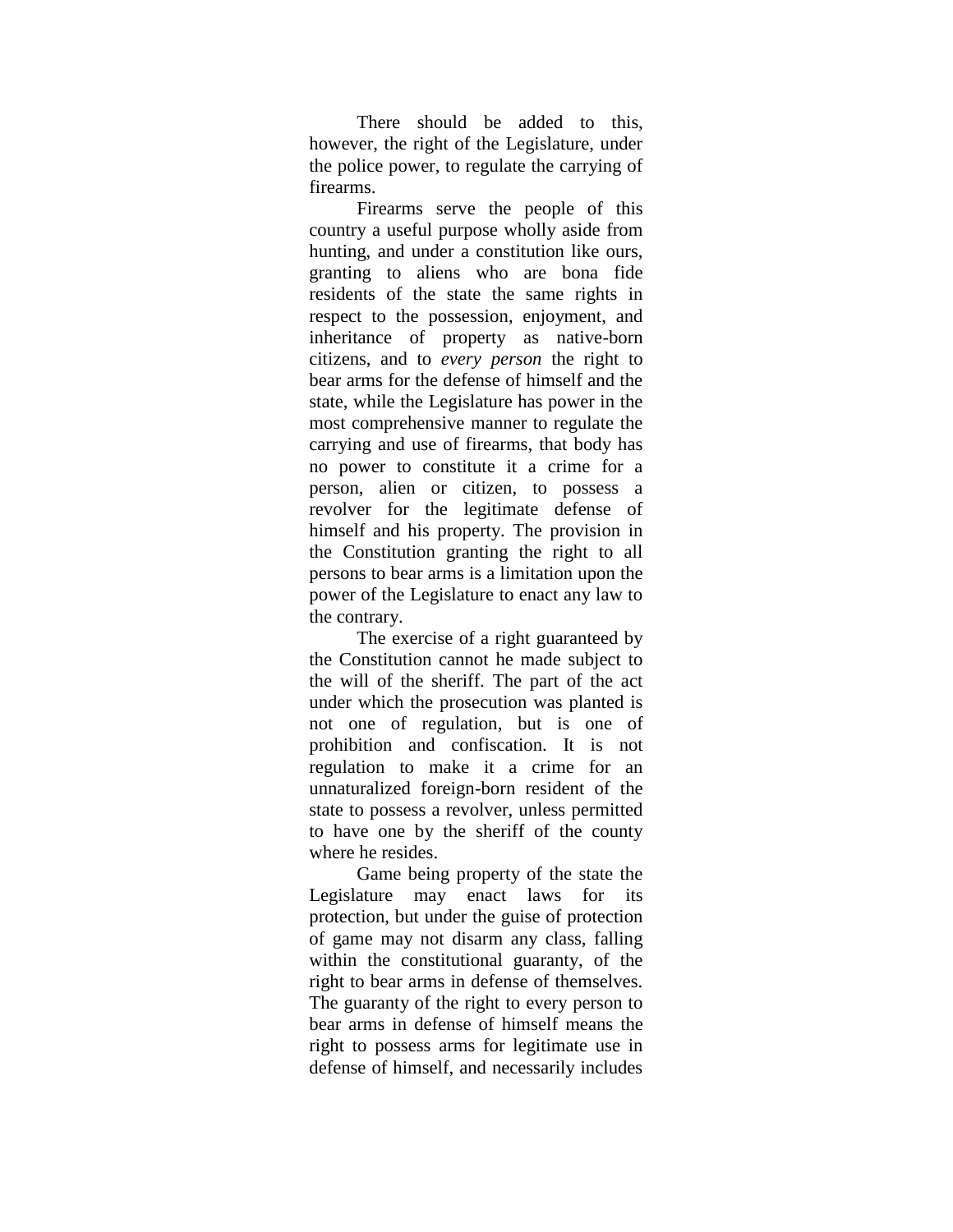the right to defend therewith, by lawful means, his property.

The provision of the act permitting an unnaturalized foreign-born resident to hunt for, capture, or kill any wild bird or animal in defense of his person or property cannot be made to work out if the law is construed to make it a crime for such a person to possess a firearm, but can be made to function if the act is construed to make it a crime for such a person to possess a firearm for the purpose of hunting, capturing or killing any wild animal, either game or otherwise, of any description, excepting in defense of his person or property.

Must an alien owner of a farm sit with folded arms and watch henhawks steal his chickens? No, the act permits him to kill noxious birds and animals, when necessary, in defense of his person or property. But what is he going to use for that purpose? Until the occasion arises, if this statute is given the construction contended for by the people, it is a crime for him to possess a firearm, and he therefore cannot be prepared to exercise the leave granted without committing a crime. Woodchucks could burrow in his yard and meadows with impunity, owls rob his henroost, rats run about his feet at chore time, and in some sections of the state wolves could sit on his very doorstep and howl defiance. Even the predatory skunk, in the open season, would be more offensively armed than the unnaturalized farmer faring forth to drive it away. Must such a farmer whistle off the dog discovered (p.929)in the act of killing his sheep? Another statute gives him the right to kill such a dog discovered in the act. Must he request the burglar to come unarmed because he has been unarmed by the law? This act, if construed as contended for by the people, is so sharp-shod as to calk itself. The right to kill noxious birds and animals in defense of person or property would be but a joke if the means of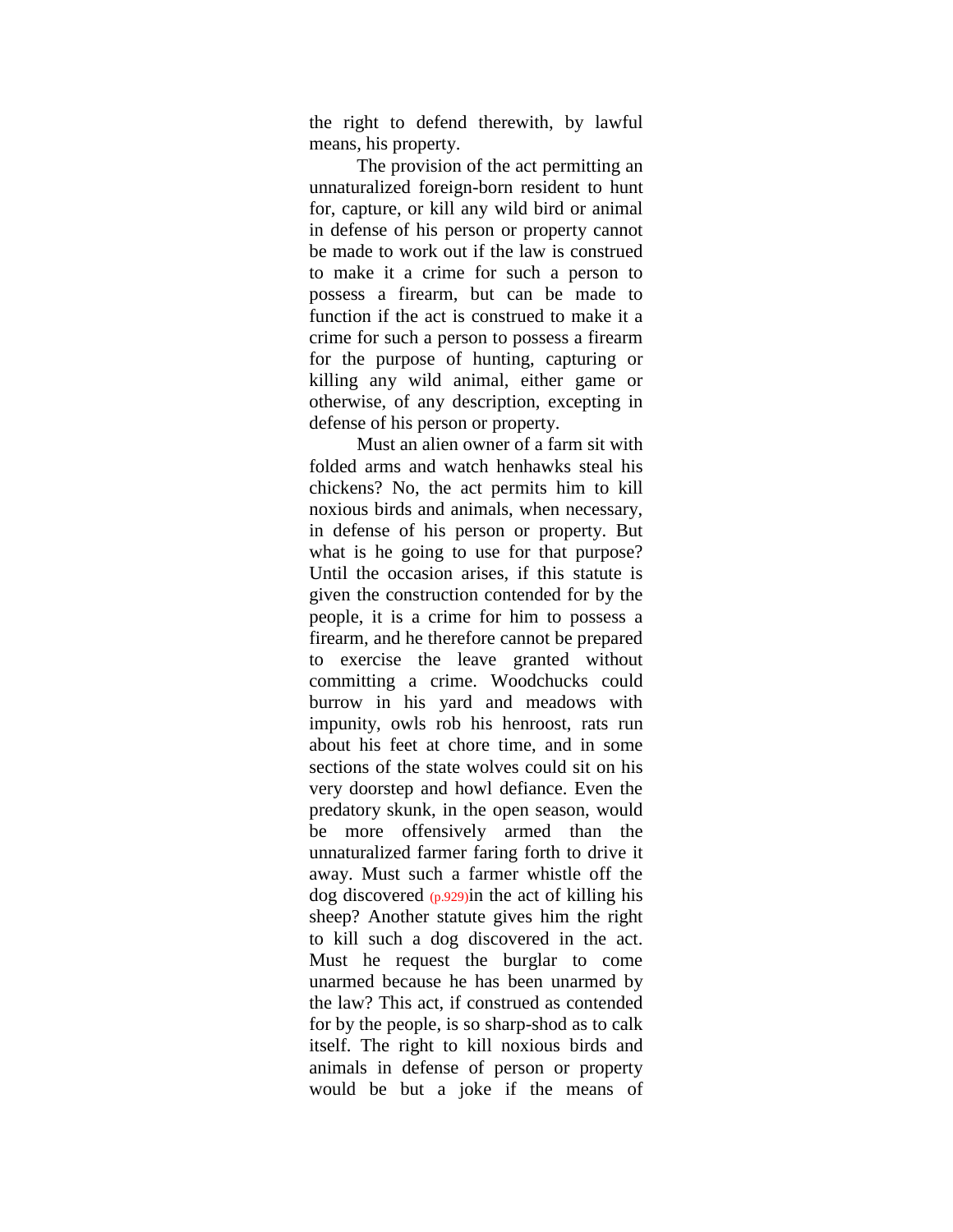exercising the right are taken away by the general prohibition against possessing any firearms.

If it is a crime for an alien to possess a revolver what meaning shall be accorded section 3 of the act, which provides:

> "That the possession of a shotgun, or rifle, or pistol, or firearm of any kind, at any place outside of buildings within this state by an unnaturalized foreign-born resident, shall be conclusive proof of a violation of the provision of section one of this act."

Is this to be considered merely a rule of proof? Proof of what? Proof of intent to hunt, or proof of possession of prohibited weapons? If the alien is in possession of a revolver, and it is a violation of the law for him to have one at all, there is no sense in declaring his possession of a revolver outside of buildings conclusive proof of a violation of the provisions of section 1 of the act, but there is some sense in making it proof of a purpose to hunt therewith, although it might be hard to convince a real hunter that a revolver is a hunting arm.

At the same session of the Legislature, and in another and a later act, relative to protection of game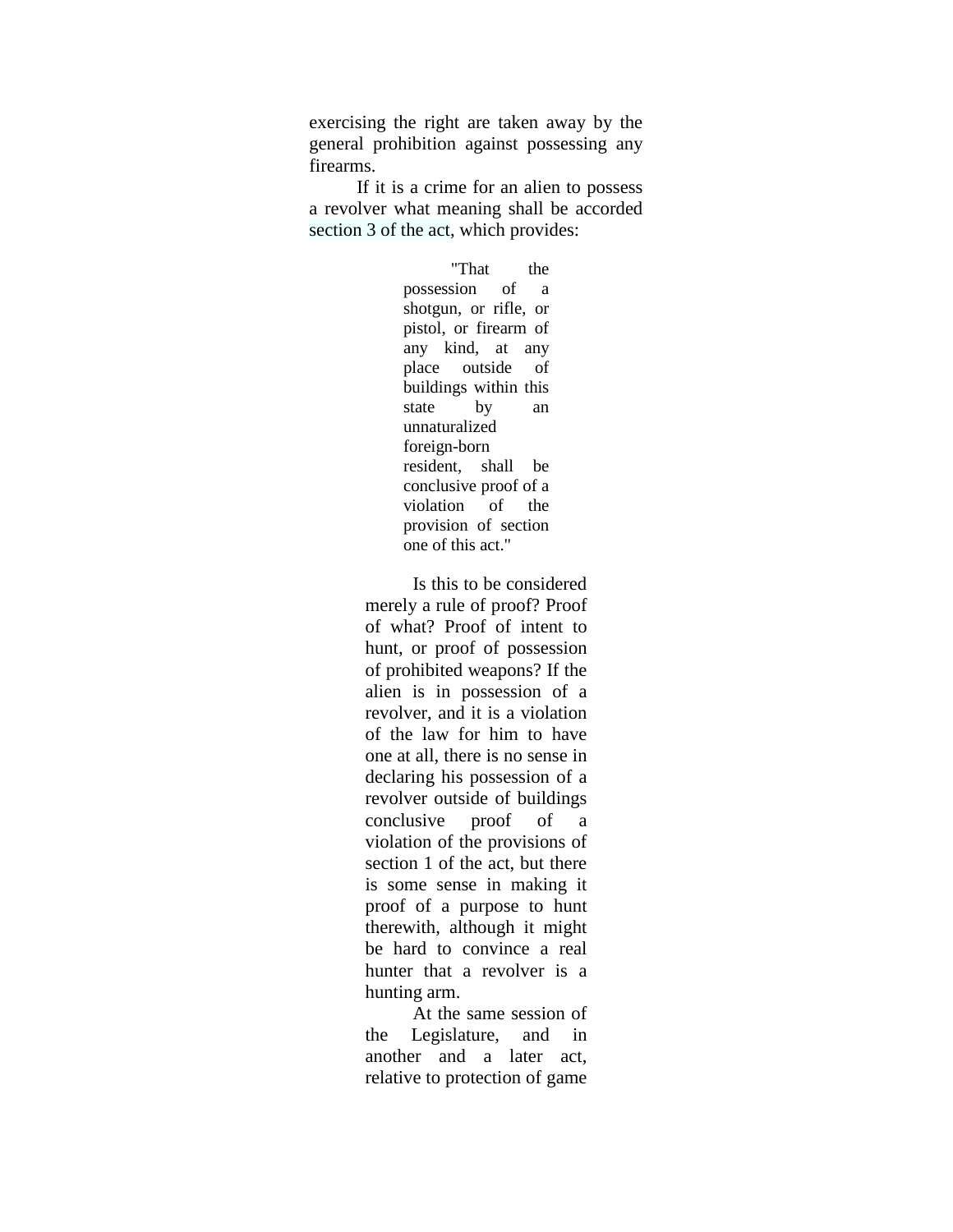## (Act 117, Public Acts 1921), it is provided:

"

No pers on, whil e in an auto mob ile shall carr y a gun or othe r firea rm, exce pt a pisto l or revo lver, unle ss the sam e be unlo aded ." Shall unnaturalized owners of automobiles be held guilty under one game law for exercising a right under another game law? It would be absurd to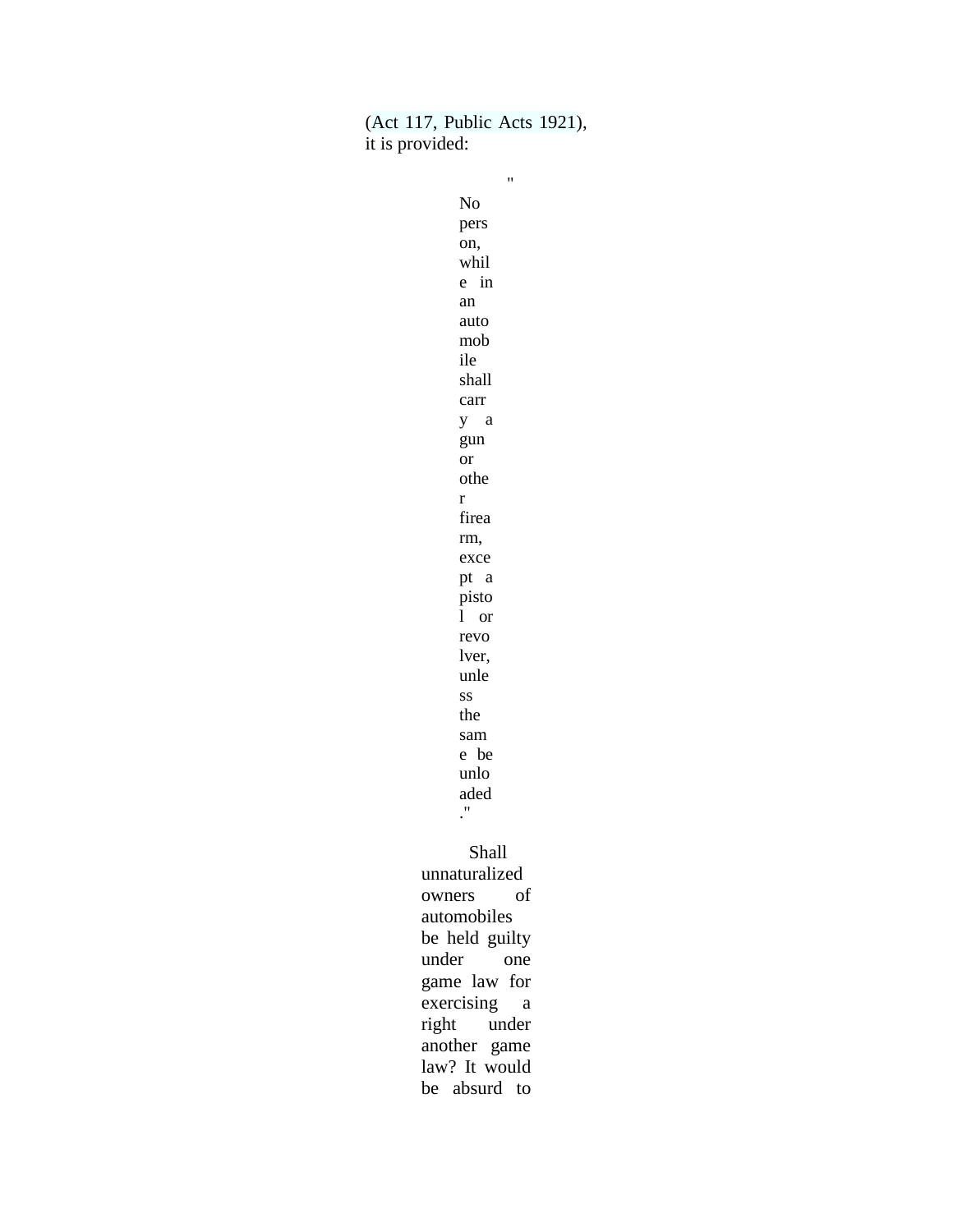so hold, and no such holding is necessary if the game law is kept to its true purpose. It is our duty, if possible, to so construe the act in question as to make it harmonize with constitutional provisions. The people rely upon the case of Com. v. Patsone, 231 Pa. 46, 79 Atl. [928](http://www.2ndlawlib.org/court/state/79a928.html) (affirmed 232 U.S. [144,](http://www.2ndlawlib.org/court/fed/sc/232us138.html#pg144) 34 Sup.Ct. 281, 58 L.Ed. 539). We have examined that case, and find the game law there involved did not include revolvers and pistols, and the Supreme Court of the state of Pennsylvania was careful to state:

> T h

"

i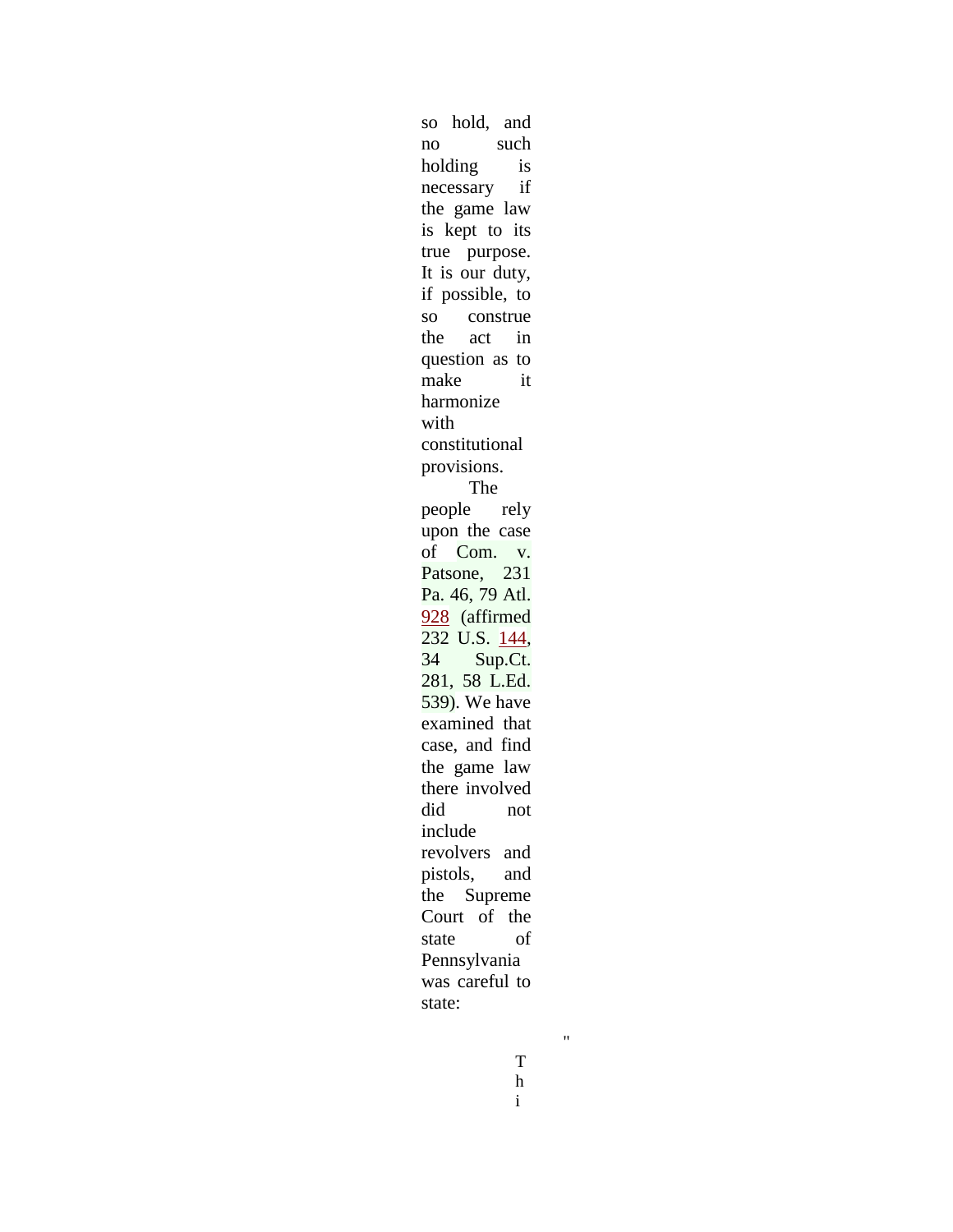$\mathbf{s}$ 

 $\frac{p}{r}$  $\mathbf{o}$  $\begin{array}{c} h\\ i \end{array}$  $\mathbf b$  $\rm i$  $\mathfrak{t}$  $\rm i$  $\mathbf{o}$  $\mathbf n$ 

 $\mathbf{a}$ 

 $\begin{array}{c} g \\ a \\ i \end{array}$ 

 $\mathbf n$  $\mathbf s$  $\mathbf{t}$ 

 $\boldsymbol{\textbf{h}}$  $\mathbf{a}$  $\overline{\mathbf{v}}$  $\rm i$  $\mathbf{n}$  $\mathbf{g}% _{0}\left( \mathbf{r},\mathbf{r}\right)$ 

 $\rm d$  $\mathbf{e}$  $\mathbf{a}$  $\rm d$  $\,1\,$  $\mathbf y$ 

 $\begin{matrix} a \\ n \end{matrix}$  ${\bf d}$ 

 $\mathbf{1}$  $\mathbf{o}$  $\mathbf n$  $\int_{0}^{\infty}$  $\mathbf{r}$  $\mathbf{a}$  $\mathbf n$  $\frac{g}{e}$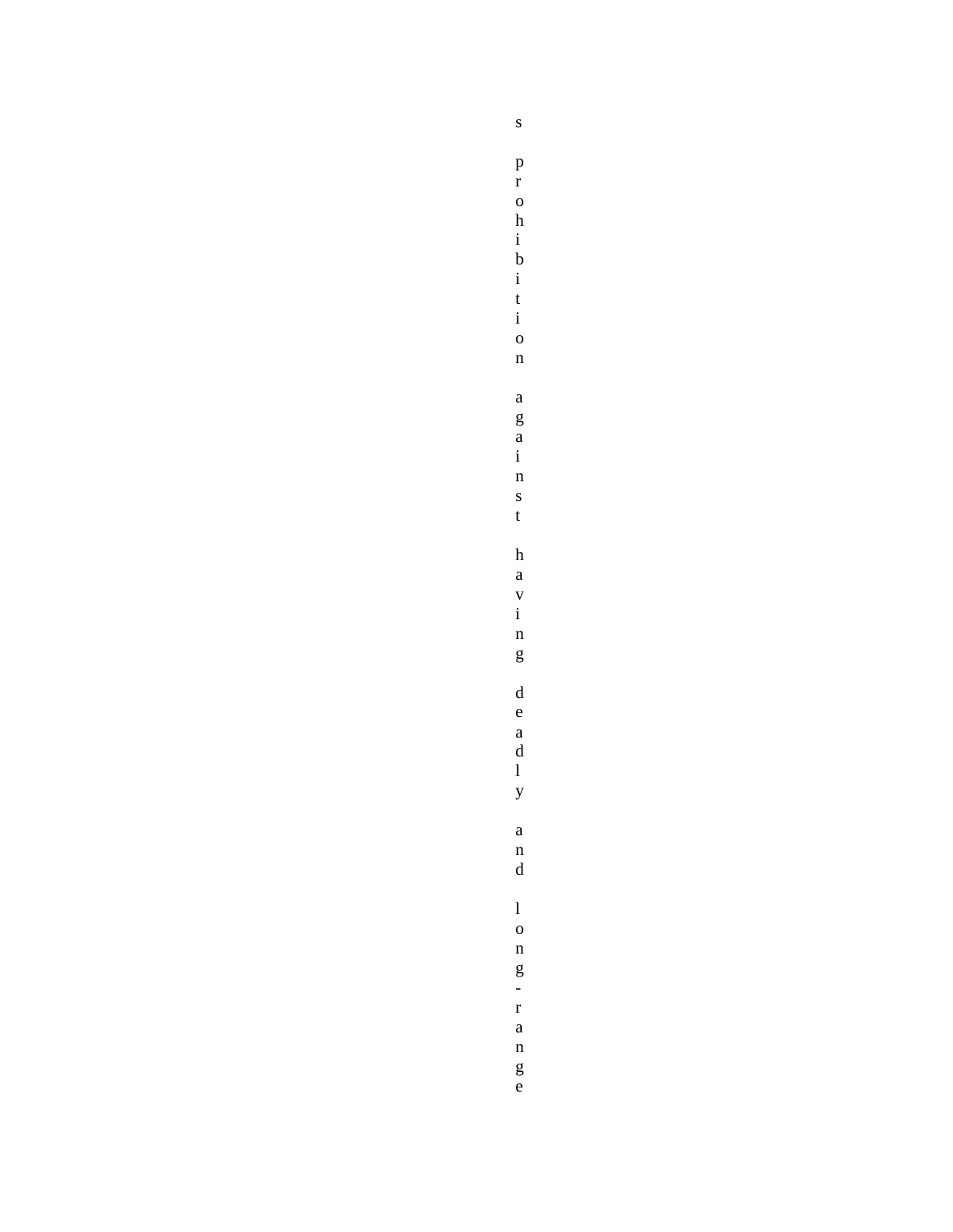- $\frac{f}{i}$
- $\mathbf{r}$
- $\mathbf{e}$  $\mathbf{a}$
- $\mathbf{r}$  $\mathbf{m}$

 $\mathbf S$ 

- 
- ${\bf d}$  $\mathbf{o}$
- $\mathbf e$  $\mathbf S$ 
	-
- $\mathbf{n}$  $\mathbf{o}$
- $\mathbf{t}$
- $\rm i$  $\mathbf{n}$
- 
- $\begin{matrix} a \\ n \end{matrix}$  $\mathbf y$
- $\mathbf w$
- $\mathbf{a}$  $\mathbf{y}$
- $\mathbf d$  $\mathbf{e}$
- $\frac{p}{r}$
- $\rm i$  $\mathbf v$  $\rm e$

 $\rm i$  $\mathbf{e}$  $\mathbf{n}$ 

 $\rm _f^0$ 

 $\mathbf{p}$ 

- $\frac{t}{h}$ 
	- $\mathbf{e}$  $\begin{matrix} a \\ l \end{matrix}$ 
		-
		- -
		-
		-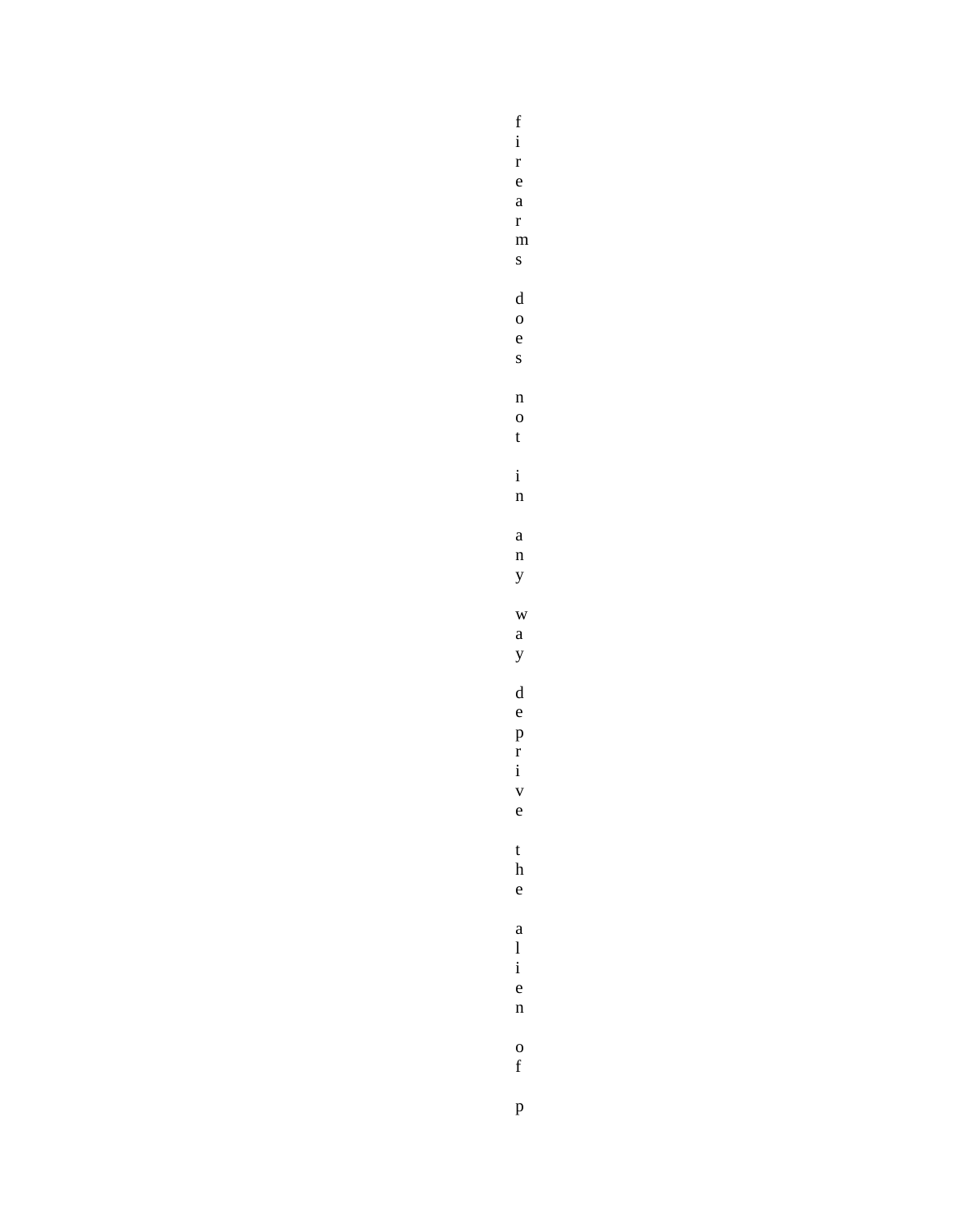- $\mathbf{r}$  $\mathbf{o}$
- $\frac{p}{e}$
- $\mathbf{r}$  $\mathfrak{t}$
- $\mathbf y$
- $\mathbf w$  $\mathbf i$
- $\bar{\rm t}$  $\boldsymbol{\textbf{h}}$
- $\mathbf{o}$  $\mathbf{u}$
- $\mathbf{t}$
- $\begin{array}{c} d \\ u \end{array}$
- $\rm e$
- $\begin{array}{c} \mathtt{p} \\ \mathtt{r} \\ \mathtt{o} \end{array}$
- $\mathbf{c}$
- $\mathbf{e}$  $\frac{s}{s}$
- 
- $\frac{0}{f}$
- $\overline{1}$  $\mathbf{a}$  $\overline{W}$
- $\overline{\phantom{a}}$  $\begin{array}{c} b \\ u \end{array}$
- $\mathfrak{t}$
- $\begin{array}{c} s \\ i \\ m \end{array}$ 
	- $\begin{matrix} p \\ l \end{matrix}$ 
		- $\mathbf y$ 
			- $\begin{array}{c} d \\ e \\ f \\ i \end{array}$ 
				-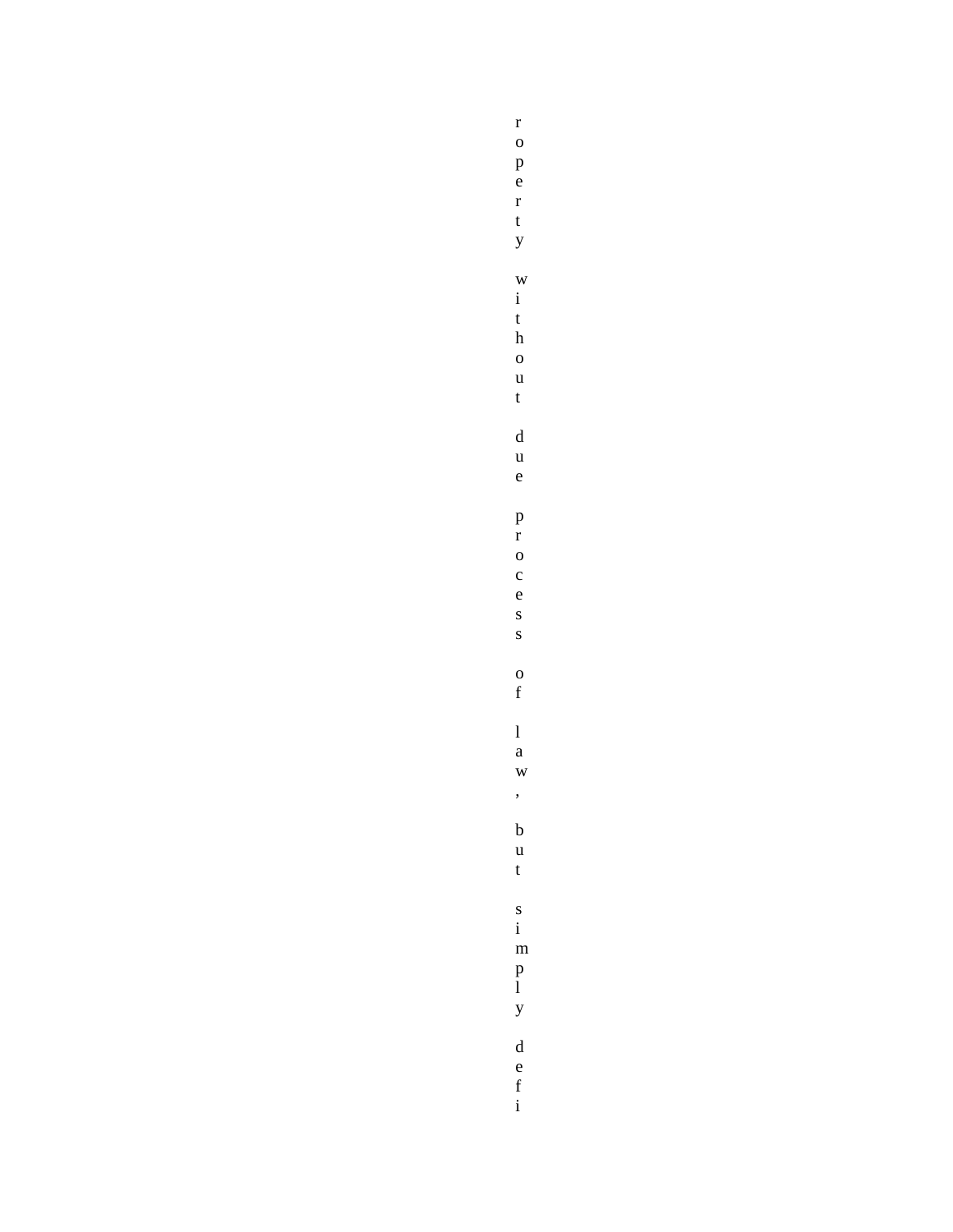- $\mathbf{n}$  $\mathbf{e}$ 
	-

 ${\bf S}$ 

 $\rm d$ 

- $\mathbf{a}$  $\mathbf n$ 
	-
- $\mathbf{l}$
- $\mathbf{i}$  $m$
- $\frac{i}{t}$  ${\bf S}$
- $\begin{array}{c} h\\ i \end{array}$
- $\overline{\mathbf{s}}$
- 
- $\begin{array}{c} r \\ i \\ g \\ h \end{array}$
- $\mathfrak{t}$
- $\mathfrak{t}$  $\mathbf{o}$
- $\mathbf{u}$  $\mathbf{s}$  $\mathbf{e}$
- $\frac{f}{i}$
- $\mathbf{r}$  $\rm e$  $\begin{matrix} a \\ r \end{matrix}$
- ${\bf m}$  $\mathbf S$
- $\ddot{\phantom{0}}$  $\mathbf b$
- $\mathbf y$  $\mathbf r$ 
	- $\mathbf{e}$ 
		- $\begin{array}{c} s \\ t \\ r \\ i \end{array}$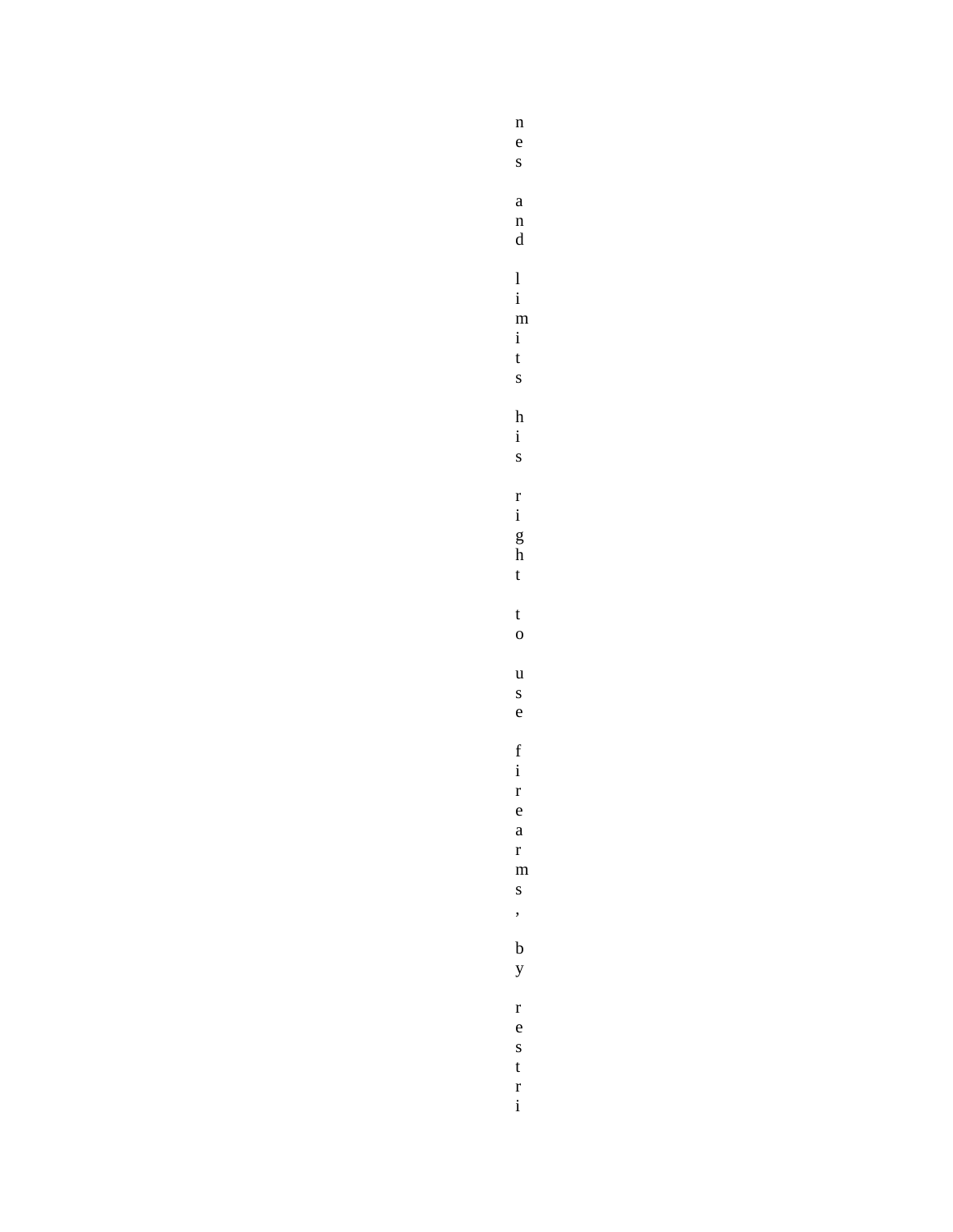$\begin{array}{c} c \\ t \\ i \end{array}$  $\mathbf n$ 

 $\mathbf{g}% _{0}\left( \mathbf{r},\mathbf{r}\right)$ 

 $\mathbf{s}$  $\mathbf u$ 

 $\mathbf{c}$  $\boldsymbol{\textbf{h}}$ 

 $\begin{array}{c} r \\ i \\ g \\ h \end{array}$ 

 $\mathbf{t}$ 

 $\bar{\mathrm{t}}$  $\mathbf{o}$ 

 $\mathbf{t}$  $\frac{\hbar}{e}$ 

 $\mathbf{u}$ 

 ${\bf S}$  $\rm e$ 

 $\frac{0}{f}$ 

 $\mathbf S$ 

 $\boldsymbol{\textbf{h}}$  $\mathbf{o}$  $\mathbf{r}$ 

 $\mathbf t$  $\mathbb{H}$  $\mathbf{r}$ 

 $\mathbf{a}$  $\mathbf n$ 

 $\frac{g}{e}$ 

 $\frac{f}{i}$ 

 $\mathbf{e}$  $\mathbf{a}$ 

 $\mathbf{r}$  $\mathbf{m}$ 

 $\mathbf S$ 

 $\mathbf r$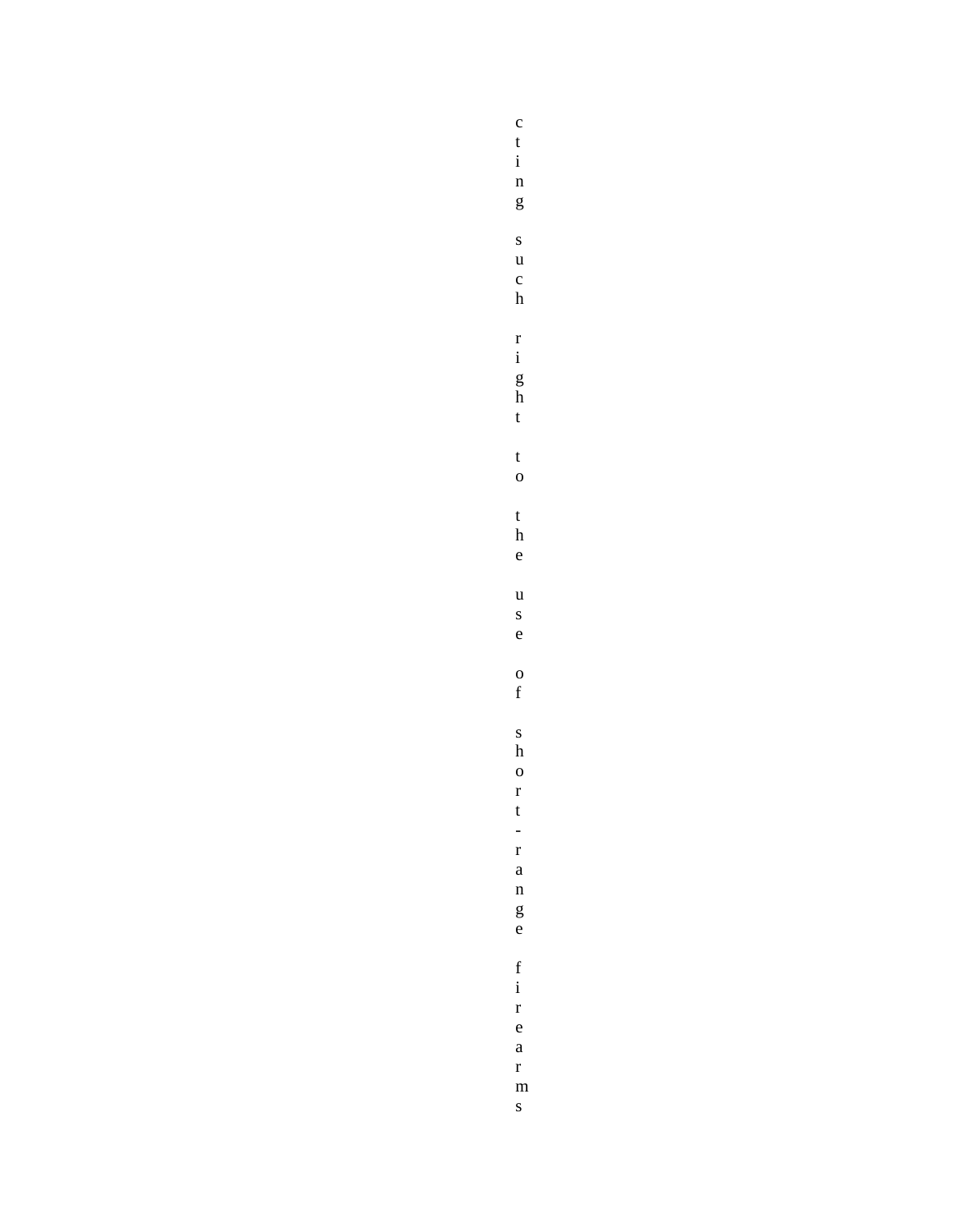, r

> l v e r s ,

> a n d

> > p i

e v o

s t o

l s ,

a n

d s

u c

h

o t h

e r

w e

a p

o n

s

,

a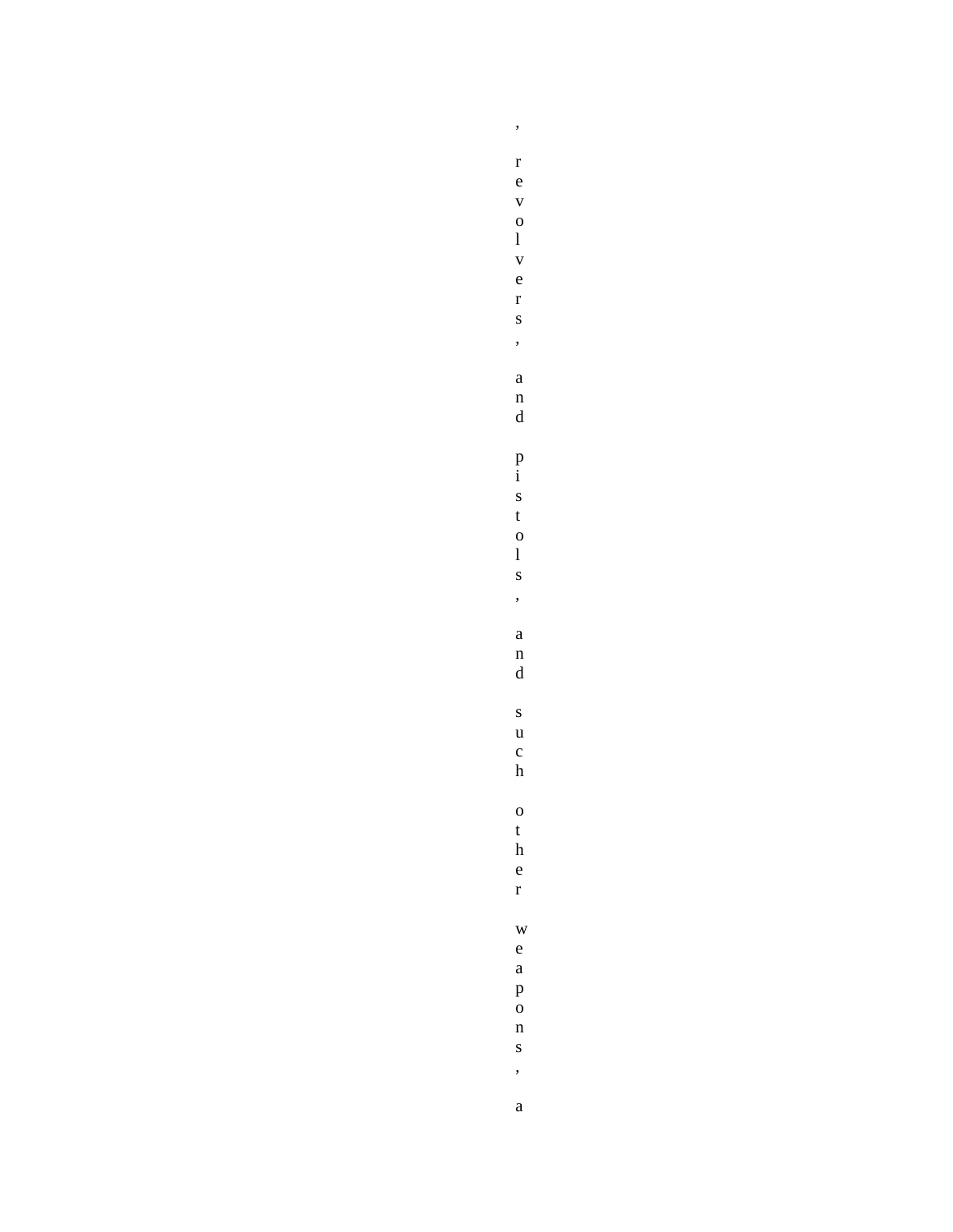$\mathbf S$ 

 $\mathbf y$ 

 $\mathbf b$  $\rm e$ 

- ${\bf m}$  $\mathbf{a}$ 
	-
	-
	-
- $\mathbf n$  $\mathbf{e}$
- $\mathbf{c}$  $\mathbf{e}$
- $\mathbf S$  $\mathbf{s}$
- $\mathbf{a}$
- $\mathbf r$  $\mathbf y$
- $\mathbf f$
- $\mathbf{o}$  $\mathbf r$
- ${\bf d}$
- $\frac{e}{f}$
- $\rm e$  $\mathbf n$
- ${\bf S}$  $\rm e$
- $\frac{0}{f}$
- $\begin{array}{c} h\\ i \end{array}$ 
	- $\mathbf S$
	- $\frac{p}{e}$  $\bf r$ 
		- $\mathbf s$  $\mathbf{o}$  $\mathbf n$
		- $\mathbf{a}$
		- $\mathbf n$  ${\bf d}$
		- $\displaystyle \Pr_{r}$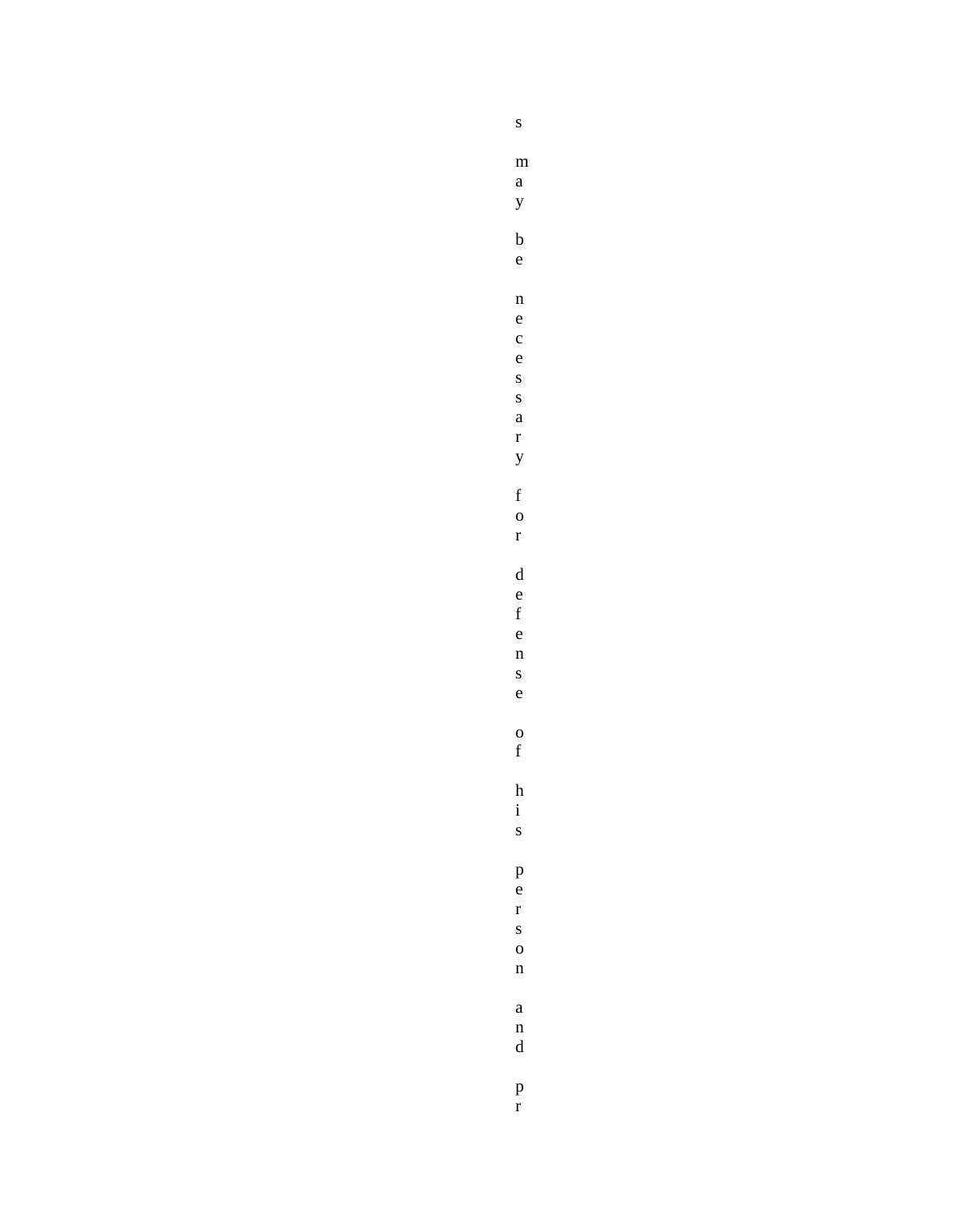$\mathbf{o}$ 

 $\frac{p}{e}$ 

 $\mathbf r$ 

- $\mathfrak{t}$
- $\begin{array}{c} y \\ y \\ y \end{array}$ 
	-

 $\mathbf M$ 

 ${\bf e}$  $\mathbf n$  $\mathbf{t}$  $\rm i$ 

 $\mathbf{o}$  $\mathbf n$ 

 $\frac{0}{f}$ 

 $\mathbf t$  $\boldsymbol{\textbf{h}}$  $\mathbf e$ 

 ${\bf S}$ 

 $\mathbf{a}$  $\mathbf{m}$ 

 $\mathbf{e}% _{B}=\mathbf{e}_{B}+\mathbf{e}_{B}+\mathbf{e}_{B}+\mathbf{e}_{B}+\mathbf{e}_{B}+\mathbf{e}_{B}+\mathbf{e}_{C}+\mathbf{e}_{C}+\mathbf{e}_{D}+\mathbf{e}_{D}+\mathbf{e}_{D}+\mathbf{e}_{D}+\mathbf{e}_{D}+\mathbf{e}_{D}+\mathbf{e}_{D}+\mathbf{e}_{D}+\mathbf{e}_{D}+\mathbf{e}_{D}+\mathbf{e}_{D}+\mathbf{e}_{D}+\mathbf{e}_{D}+\mathbf{e}_{D}+\mathbf{e}_{D}+\mathbf{e}_{D}+\mathbf{e}_{D}+\mathbf{e}_{D}+\math$ 

 $\mathbf{t}$ 

 $\boldsymbol{\rm h}$  $\mathbf i$ 

 $\mathbf n$ 

 $\mathbf{g}$  $\rm i$ 

 $\mathbf S$ 

 $\mathbf t$  $\overline{0}$ 

 $\mathbf b$  $\mathbf{e}% _{B}=\mathbf{e}_{B}+\mathbf{e}_{B}+\mathbf{e}_{B}+\mathbf{e}_{B}+\mathbf{e}_{B}+\mathbf{e}_{B}+\mathbf{e}_{C}+\mathbf{e}_{C}+\mathbf{e}_{D}+\mathbf{e}_{D}+\mathbf{e}_{D}+\mathbf{e}_{D}+\mathbf{e}_{D}+\mathbf{e}_{D}+\mathbf{e}_{D}+\mathbf{e}_{D}+\mathbf{e}_{D}+\mathbf{e}_{D}+\mathbf{e}_{D}+\mathbf{e}_{D}+\mathbf{e}_{D}+\mathbf{e}_{D}+\mathbf{e}_{D}+\mathbf{e}_{D}+\mathbf{e}_{D}+\mathbf{e}_{D}+\math$ 

 $\mathbf f$ 

 $\overline{O}$ 

 $\mathbf{u}$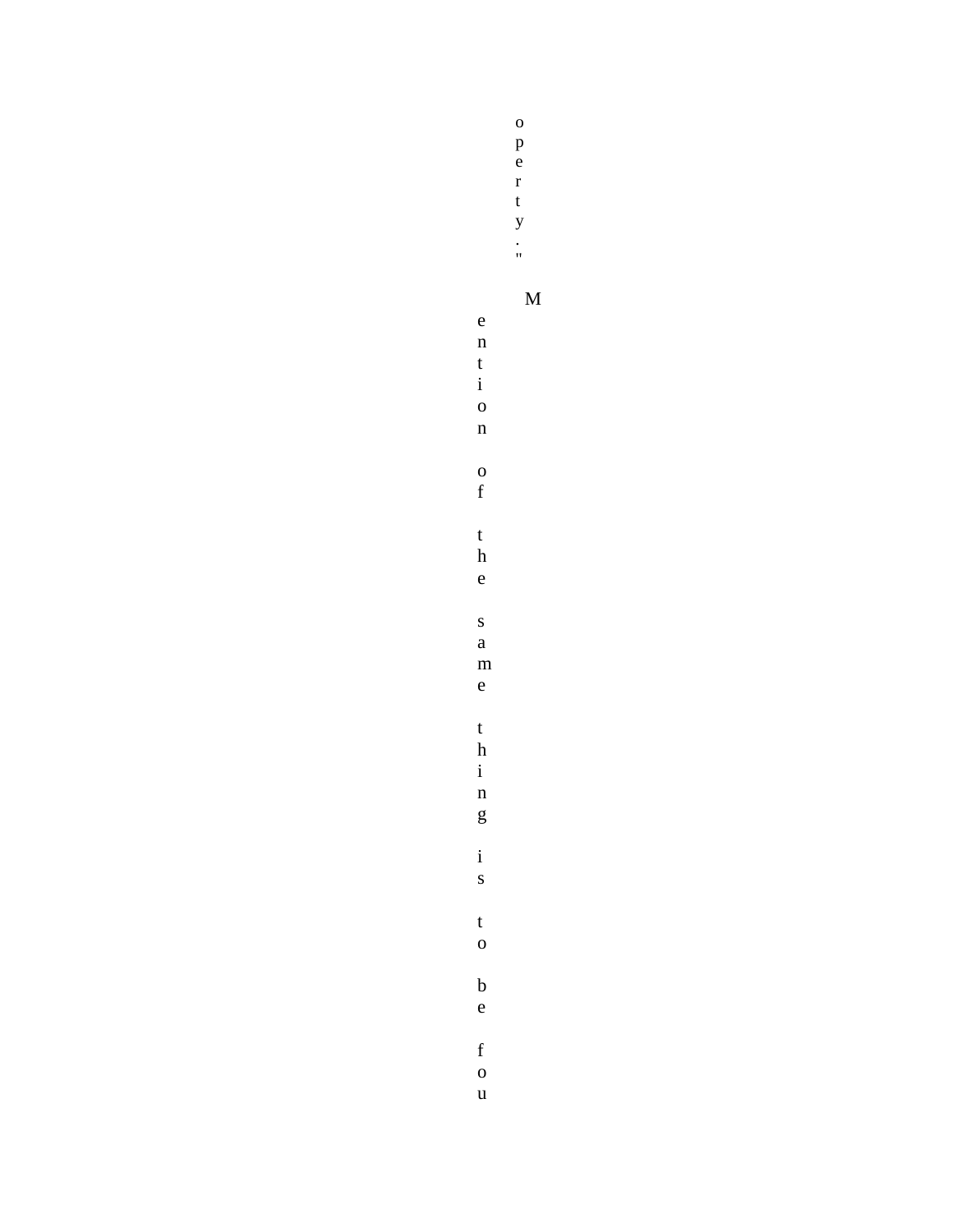$\mathbf{n}$  $\mathbf d$  $\mathbf{i}$  $\mathbf{n}$  $\frac{t}{h}$  $\mathbf{e}% _{B}=\mathbf{e}_{B}+\mathbf{e}_{B}+\mathbf{e}_{B}+\mathbf{e}_{B}+\mathbf{e}_{B}+\mathbf{e}_{B}+\mathbf{e}_{C}+\mathbf{e}_{C}+\mathbf{e}_{D}+\mathbf{e}_{D}+\mathbf{e}_{D}+\mathbf{e}_{D}+\mathbf{e}_{D}+\mathbf{e}_{D}+\mathbf{e}_{D}+\mathbf{e}_{D}+\mathbf{e}_{D}+\mathbf{e}_{D}+\mathbf{e}_{D}+\mathbf{e}_{D}+\mathbf{e}_{D}+\mathbf{e}_{D}+\mathbf{e}_{D}+\mathbf{e}_{D}+\mathbf{e}_{D}+\mathbf{e}_{D}+\math$  $\mathbf{o}$  $\frac{p}{i}$  $\frac{n}{i}$  $\overline{0}$  $\mathbf{n}$  $\frac{0}{f}$  $\mathbf{t}$  $\mathbf h$  $\mathbf{e}% _{B}=\mathbf{e}_{B}+\mathbf{e}_{B}+\mathbf{e}_{B}+\mathbf{e}_{B}+\mathbf{e}_{B}+\mathbf{e}_{B}+\mathbf{e}_{B}+\mathbf{e}_{B}+\mathbf{e}_{B}+\mathbf{e}_{B}+\mathbf{e}_{B}+\mathbf{e}_{B}+\mathbf{e}_{B}+\mathbf{e}_{B}+\mathbf{e}_{B}+\mathbf{e}_{B}+\mathbf{e}_{B}+\mathbf{e}_{B}+\mathbf{e}_{B}+\mathbf{e}_{B}+\mathbf{e}_{B}+\mathbf{e}_{B}+\mathbf{e}_{B}+\mathbf{e}_{B}+\mathbf{e}_{B}+\mathbf{e}_{B}+\math$  $\mathbf S$  $\mathbf{u}$  $\frac{p}{r}$  $\mathbf{m}$  $\mathbf{e}% _{B}=\mathbf{e}_{B}+\mathbf{e}_{B}+\mathbf{e}_{B}+\mathbf{e}_{B}+\mathbf{e}_{B}+\mathbf{e}_{B}+\mathbf{e}_{B}+\mathbf{e}_{B}+\mathbf{e}_{B}+\mathbf{e}_{B}+\mathbf{e}_{B}+\mathbf{e}_{B}+\mathbf{e}_{B}+\mathbf{e}_{B}+\mathbf{e}_{B}+\mathbf{e}_{B}+\mathbf{e}_{B}+\mathbf{e}_{B}+\mathbf{e}_{B}+\mathbf{e}_{B}+\mathbf{e}_{B}+\mathbf{e}_{B}+\mathbf{e}_{B}+\mathbf{e}_{B}+\mathbf{e}_{B}+\mathbf{e}_{B}+\math$  $\mathbf{C}$  $\mathbf{o}$  $\mathbf u$  $\frac{r}{t}$  $\frac{0}{f}$  $\bar{\rm t}$  $\boldsymbol{\rm h}$  $\mathbf{e}% _{B}=\mathbf{e}_{B}+\mathbf{e}_{B}+\mathbf{e}_{B}+\mathbf{e}_{B}+\mathbf{e}_{B}+\mathbf{e}_{B}+\mathbf{e}_{B}+\mathbf{e}_{B}+\mathbf{e}_{B}+\mathbf{e}_{B}+\mathbf{e}_{B}+\mathbf{e}_{B}+\mathbf{e}_{B}+\mathbf{e}_{B}+\mathbf{e}_{B}+\mathbf{e}_{B}+\mathbf{e}_{B}+\mathbf{e}_{B}+\mathbf{e}_{B}+\mathbf{e}_{B}+\mathbf{e}_{B}+\mathbf{e}_{B}+\mathbf{e}_{B}+\mathbf{e}_{B}+\mathbf{e}_{B}+\mathbf{e}_{B}+\math$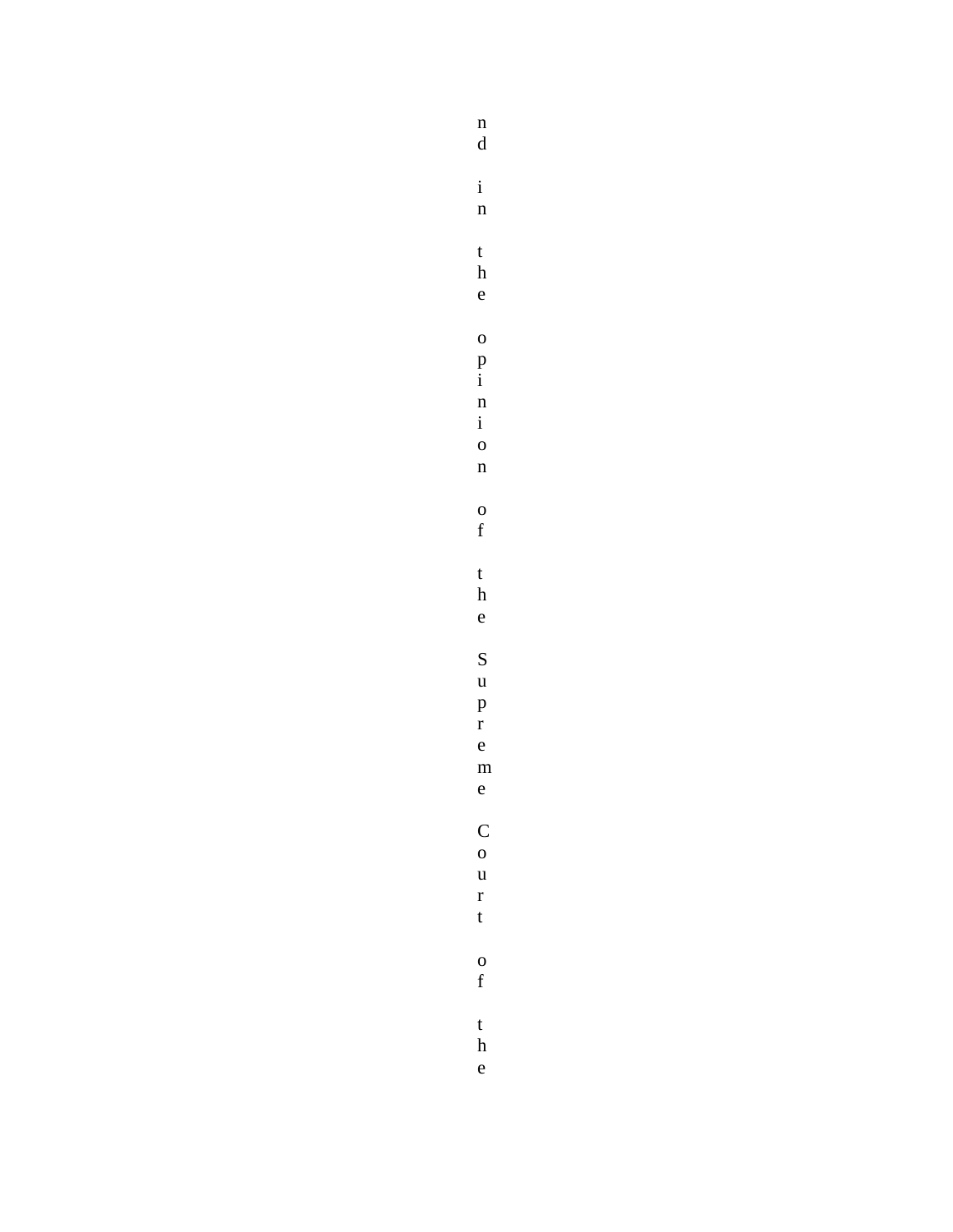$\mathbf{n}$  $\mathbf{i}$  $\bar{\rm t}$ 

 $\frac{e}{d}$ 

 $\mathbf S$  $\mathfrak{t}$  $\mathbf{a}$  $\mathbf{t}$  $\rm e$  $\mathbf{s}$  $\ddot{\cdot}$ 

 $\mathbf h$  $\mathbf{e}% _{B}=\mathbf{e}_{B}+\mathbf{e}_{B}+\mathbf{e}_{B}+\mathbf{e}_{B}+\mathbf{e}_{B}+\mathbf{e}_{B}+\mathbf{e}_{B}+\mathbf{e}_{B}+\mathbf{e}_{B}+\mathbf{e}_{B}+\mathbf{e}_{B}+\mathbf{e}_{B}+\mathbf{e}_{B}+\mathbf{e}_{B}+\mathbf{e}_{B}+\mathbf{e}_{B}+\mathbf{e}_{B}+\mathbf{e}_{B}+\mathbf{e}_{B}+\mathbf{e}_{B}+\mathbf{e}_{B}+\mathbf{e}_{B}+\mathbf{e}_{B}+\mathbf{e}_{B}+\mathbf{e}_{B}+\mathbf{e}_{B}+\math$ 

 $\frac{r}{e}$  $\mathbf{1}$  $\mathbf{e}% _{B}=\mathbf{e}_{B}+\mathbf{e}_{B}+\mathbf{e}_{B}+\mathbf{e}_{B}+\mathbf{e}_{B}+\mathbf{e}_{B}+\mathbf{e}_{C}+\mathbf{e}_{C}+\mathbf{e}_{D}+\mathbf{e}_{D}+\mathbf{e}_{D}+\mathbf{e}_{D}+\mathbf{e}_{D}+\mathbf{e}_{D}+\mathbf{e}_{D}+\mathbf{e}_{D}+\mathbf{e}_{D}+\mathbf{e}_{D}+\mathbf{e}_{D}+\mathbf{e}_{D}+\mathbf{e}_{D}+\mathbf{e}_{D}+\mathbf{e}_{D}+\mathbf{e}_{D}+\mathbf{e}_{D}+\mathbf{e}_{D}+\math$  $\overline{\mathbf{v}}$  $\mathbf{a}$  $\mathbf n$  $\mathbf{t}$ 

 $\frac{p}{r}$ 

 $\mathbf{o}$  $\overline{\mathbf{v}}$  $\mathbf{i}$ 

 $\frac{s}{i}$ 

 $\mathbf{o}$  $\mathbf{n}$ 

 $\overline{O}$  $\overline{f}$ 

 $\mathbf{t}$ 

 $\frac{\hbox{h}}{\hbox{e}}$ 

 $\frac{C}{0}$ 

 $\rm T$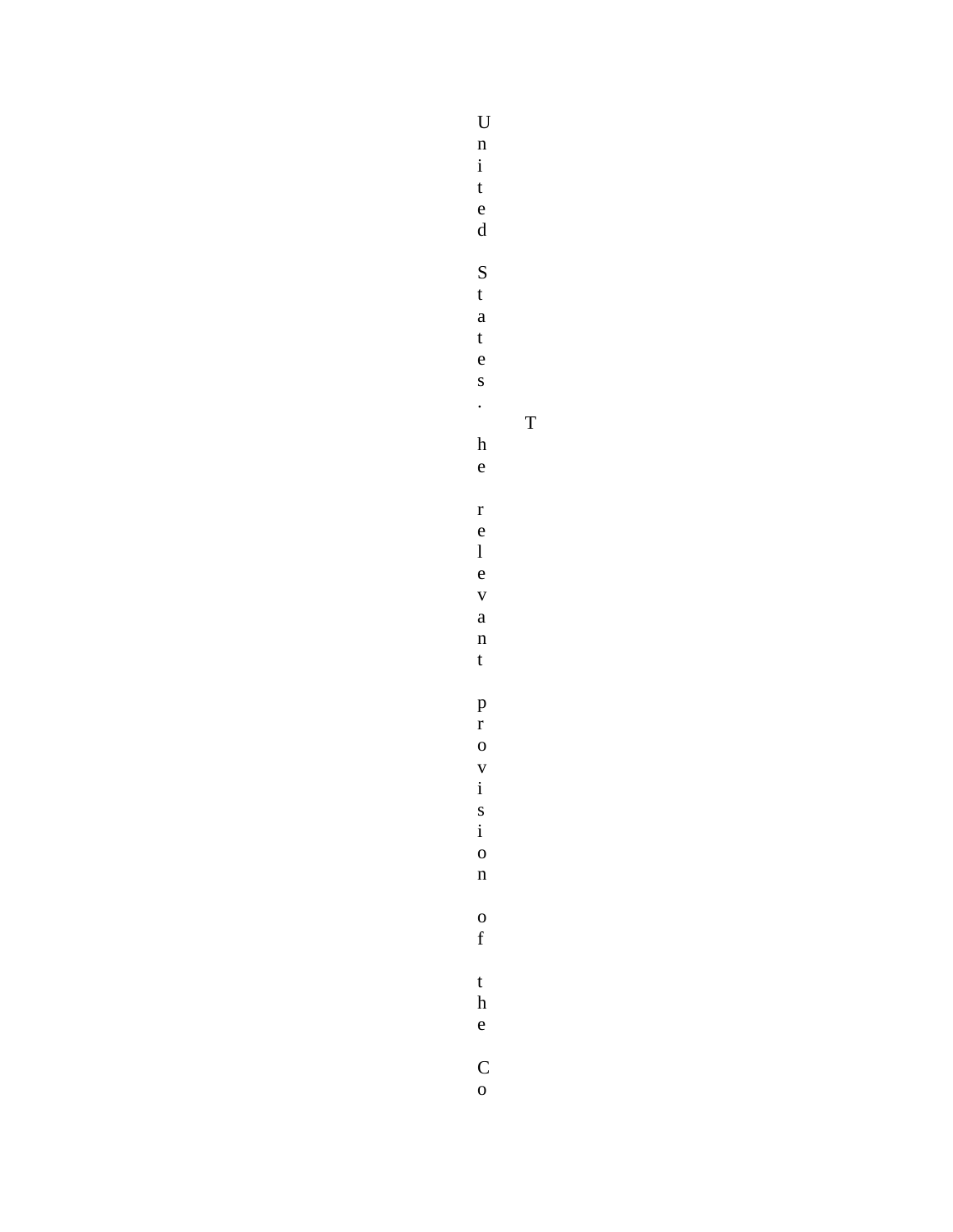$\mathbf S$  $\frac{t}{i}$  $\mathbf{t}$  $\mathbf{u}$  $\frac{t}{i}$  $\mathbf{o}$  $\mathbf{n}$  $\frac{0}{f}$  $\mathbf{t}$  $\mathbf h$  $\mathbf{e}% _{B}=\mathbf{e}_{B}+\mathbf{e}_{B}+\mathbf{e}_{B}+\mathbf{e}_{B}+\mathbf{e}_{B}+\mathbf{e}_{B}+\mathbf{e}_{C}+\mathbf{e}_{C}+\mathbf{e}_{D}+\mathbf{e}_{D}+\mathbf{e}_{D}+\mathbf{e}_{D}+\mathbf{e}_{D}+\mathbf{e}_{D}+\mathbf{e}_{D}+\mathbf{e}_{D}+\mathbf{e}_{D}+\mathbf{e}_{D}+\mathbf{e}_{D}+\mathbf{e}_{D}+\mathbf{e}_{D}+\mathbf{e}_{D}+\mathbf{e}_{D}+\mathbf{e}_{D}+\mathbf{e}_{D}+\mathbf{e}_{D}+\math$  $\frac{s}{t}$  $\mathbf{a}$  $\bar{\rm t}$  $\mathbf{e}$  $\frac{0}{f}$  $\, {\bf P}$  $\mathbf{e}$  $\mathbf n$  $\mathbf n$  $\mathbf{s}$  $\frac{y}{1}$  $\overline{\mathbf{v}}$  $\mathbf{a}$  $\mathbf{n}$  $\mathbf{i}$  $\mathbf{a}$  $\mathbf{r}$  $\mathbf{e}% _{B}=\mathbf{e}_{B}+\mathbf{e}_{B}+\mathbf{e}_{B}+\mathbf{e}_{B}+\mathbf{e}_{B}+\mathbf{e}_{B}+\mathbf{e}_{B}+\mathbf{e}_{B}+\mathbf{e}_{B}+\mathbf{e}_{B}+\mathbf{e}_{B}+\mathbf{e}_{B}+\mathbf{e}_{B}+\mathbf{e}_{B}+\mathbf{e}_{B}+\mathbf{e}_{B}+\mathbf{e}_{B}+\mathbf{e}_{B}+\mathbf{e}_{B}+\mathbf{e}_{B}+\mathbf{e}_{B}+\mathbf{e}_{B}+\mathbf{e}_{B}+\mathbf{e}_{B}+\mathbf{e}_{B}+\mathbf{e}_{B}+\math$  $\mathbf{a}$  ${\bf d}$  $\mathbf{s}$ 

 $\mathbf{n}$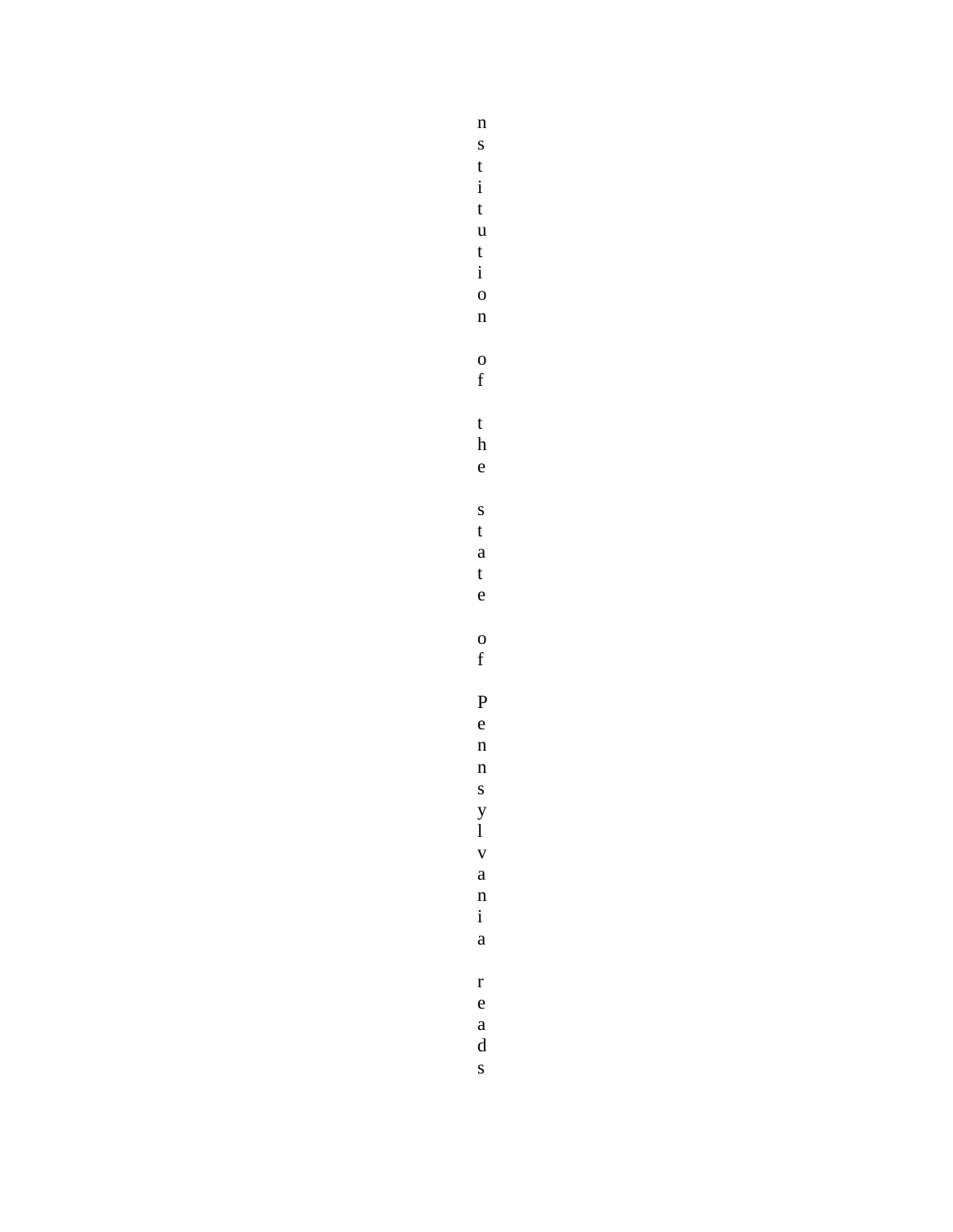$\mathbf{a}$  $\mathbf S$ 

 $\mathbf f$  $\overline{0}$  $\begin{array}{c} 1 \\ 1 \end{array}$  $\mathbf{o}$ 

 $\mathbf{W}$  $\frac{s}{i}$ 

 $\mathbf{u}$ 

 $\mathbf T$  $\frac{\hbar}{e}$ 

 $\frac{r}{i}$ 

 $\begin{array}{c} g\\ h\\ t \end{array}$ 

 $\frac{0}{f}$ 

 $\frac{t}{h}$  $\rm e$ 

 $\begin{array}{c} c \\ i \\ t \\ i \\ z \end{array}$ 

 $\rm e$  $\frac{n}{s}$ 

 $\bar{\mathrm{t}}$  $\mathbf{o}$ 

 $\mathbf b$  $\frac{e}{a}$  $\mathbf{r}$ 

 $\mathbf{a}$  $\frac{r}{m}$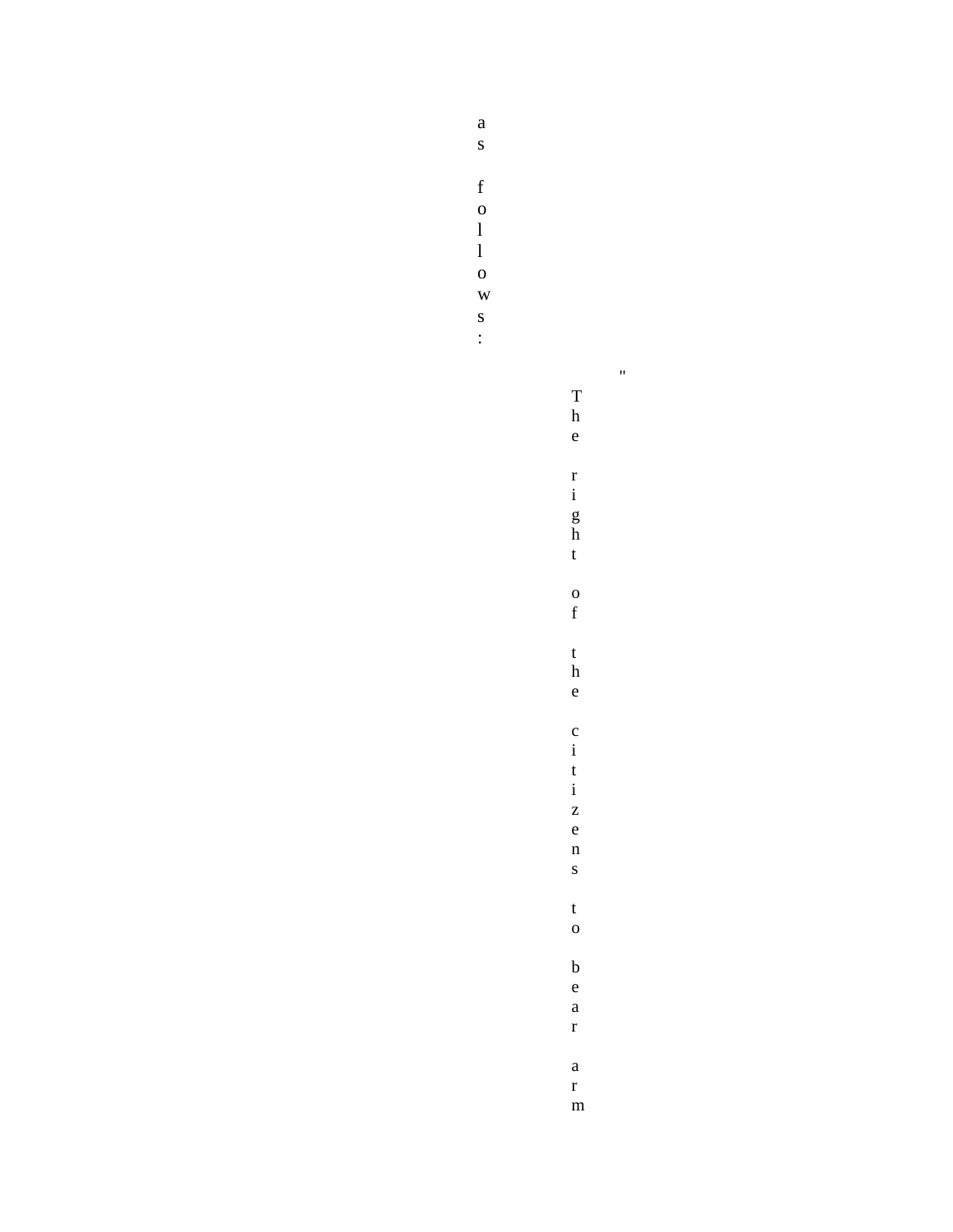$\mathbf S$  $\mathbf{i}$  $\mathbf{n}$  $\begin{array}{c} d \\ e \\ f \end{array}$  $\mathbf{e}$  $\mathbf{n}$  $\mathbf{s}$  $\mathbf{e}$  $\frac{0}{f}$  $\frac{t}{h}$  $\rm e$  $\mathbf{m}$  $\mathbf S$  $\frac{e}{1}$  $\mathbf v$  $\mathbf{e}$  $\mathbf S$  $\mathbf{a}$  $\begin{matrix} n \\ d \end{matrix}$  $\mathbf{t}$  $\boldsymbol{\textbf{h}}$  $\rm e$  ${\bf S}$  $\bar{\mathrm{t}}$  $\mathbf{a}$  $\bar{\rm t}$  $\rm e$  $\frac{s}{h}$  $\begin{array}{c} \mathbf{a} \\ \mathbf{l} \\ \mathbf{l} \end{array}$ 

 $\mathbf n$  $\overline{0}$  $\mathbf{t}$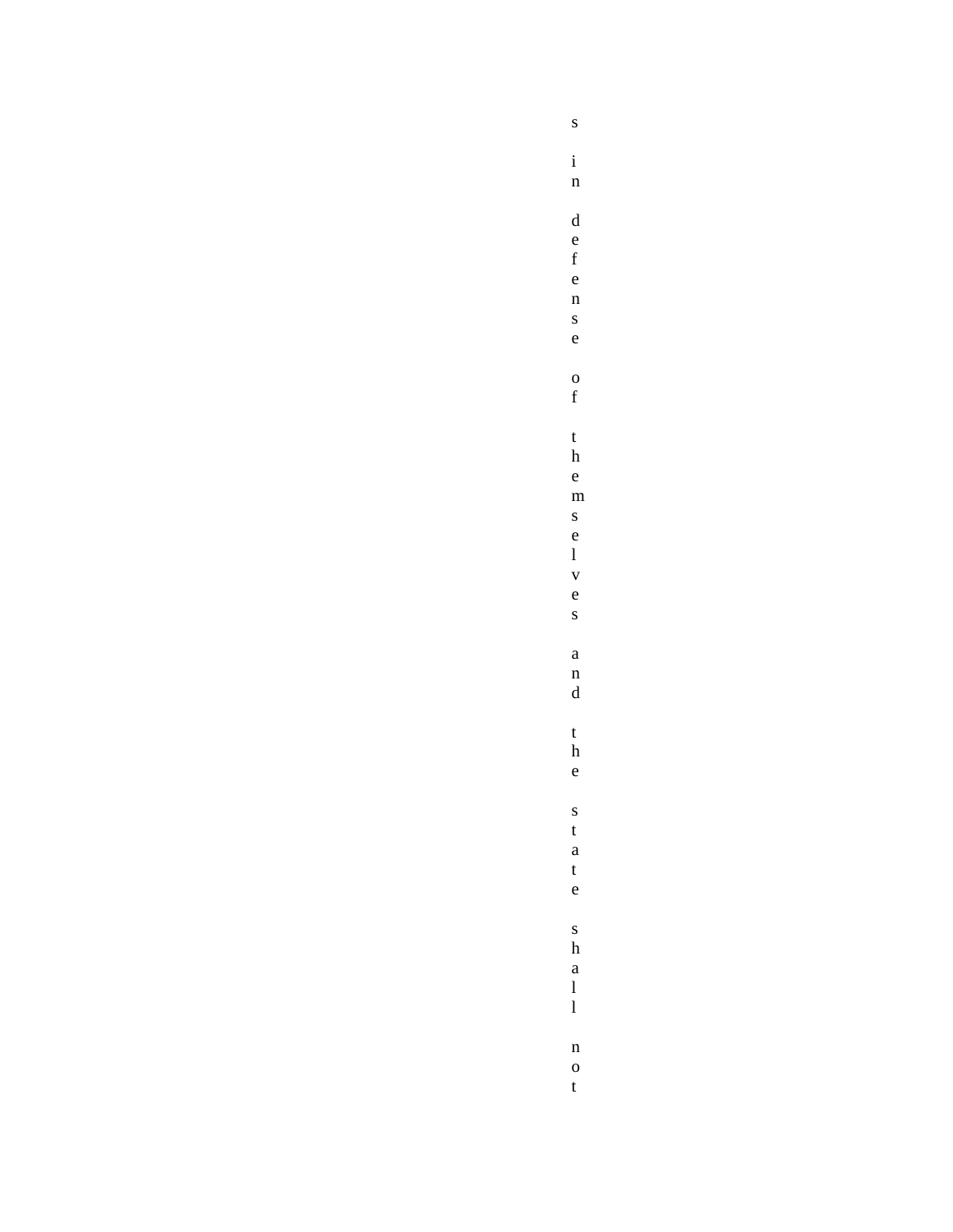$\frac{1}{n}$ A<br>r<br>t<br>i<br>c<br>l<br>e

 $\overline{1}$  $\overline{\phantom{a}}$  $\S$  $\frac{2}{1}$  $\hat{\mathcal{L}}$ 

 $\overline{I}$ 

 $\mathbf{t}$  $\overline{W}$ 

 $\mathbf i$  $\bf{l}$  $\bf{l}$  $\mathbf b$ 

 $\mathbf{e}$  $\mathbf n$ 

 $\mathbf{o}$  $\mathbf{t}$  $\mathbf i$ 

 $\frac{b}{e}$  $\rm q$ u

 $\frac{e}{s}$  $\mathbf{i}$ 

 $\overline{0}$ 

 $\begin{array}{c} \text{n} \\ \text{e} \\ \text{d} \end{array}$ 

 $\mathbf c$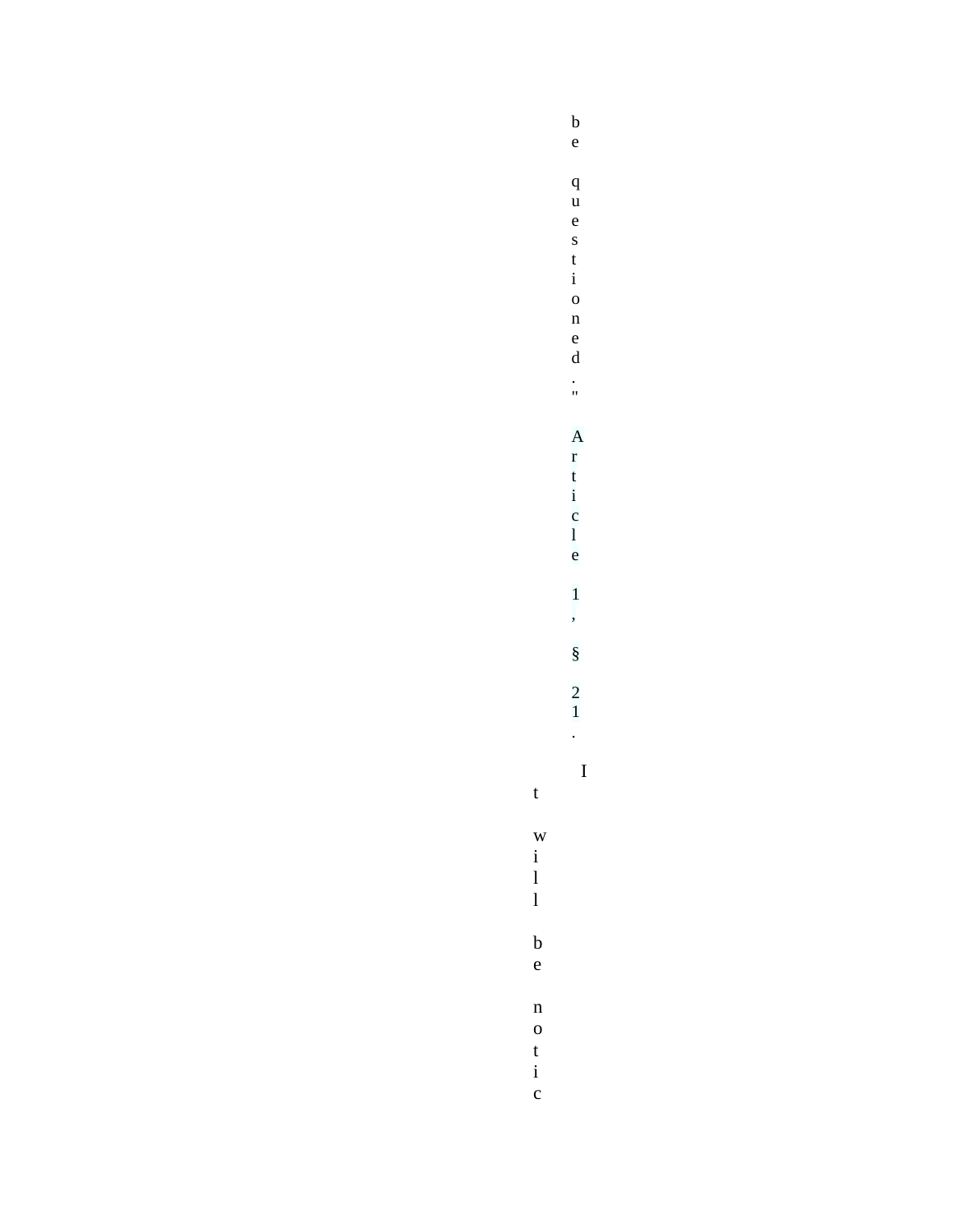$\frac{e}{d}$ 

 $\bar{\rm t}$  $\boldsymbol{\textbf{h}}$  $\mathbf{a}$  $\mathbf t$ 

- 
- 
- 
- $\mathbf{o}$
- $\mathbf u$  $\mathbf{r}$
- $\mathbf{C}$  $\mathbf{o}$
- $\mathbf n$  ${\bf S}$
- $\mathbf t$  $\rm i$
- $\mathbf{t}$  $\mathbf u$
- $\mathbf{t}$  $\,\mathrm{i}$
- $\overline{0}$
- $\mathbf n$  $\mathbf{i}$
- $\mathbf{s}$
- $\mathbf{i}$  $\mathbf n$ 
	- $\mathbf{c}$  $\bf{l}$
	- $\mathbf{u}$  $\frac{s}{i}$
	- $\mathbf{v}$
	- $\mathbf{e}% _{0}\left( \mathbf{1}\right)$
- $\rm \frac{o}{f}$
- $\frac{t}{h}$
- $\mathbf{e}$ 
	-

 $\mathbf{r}$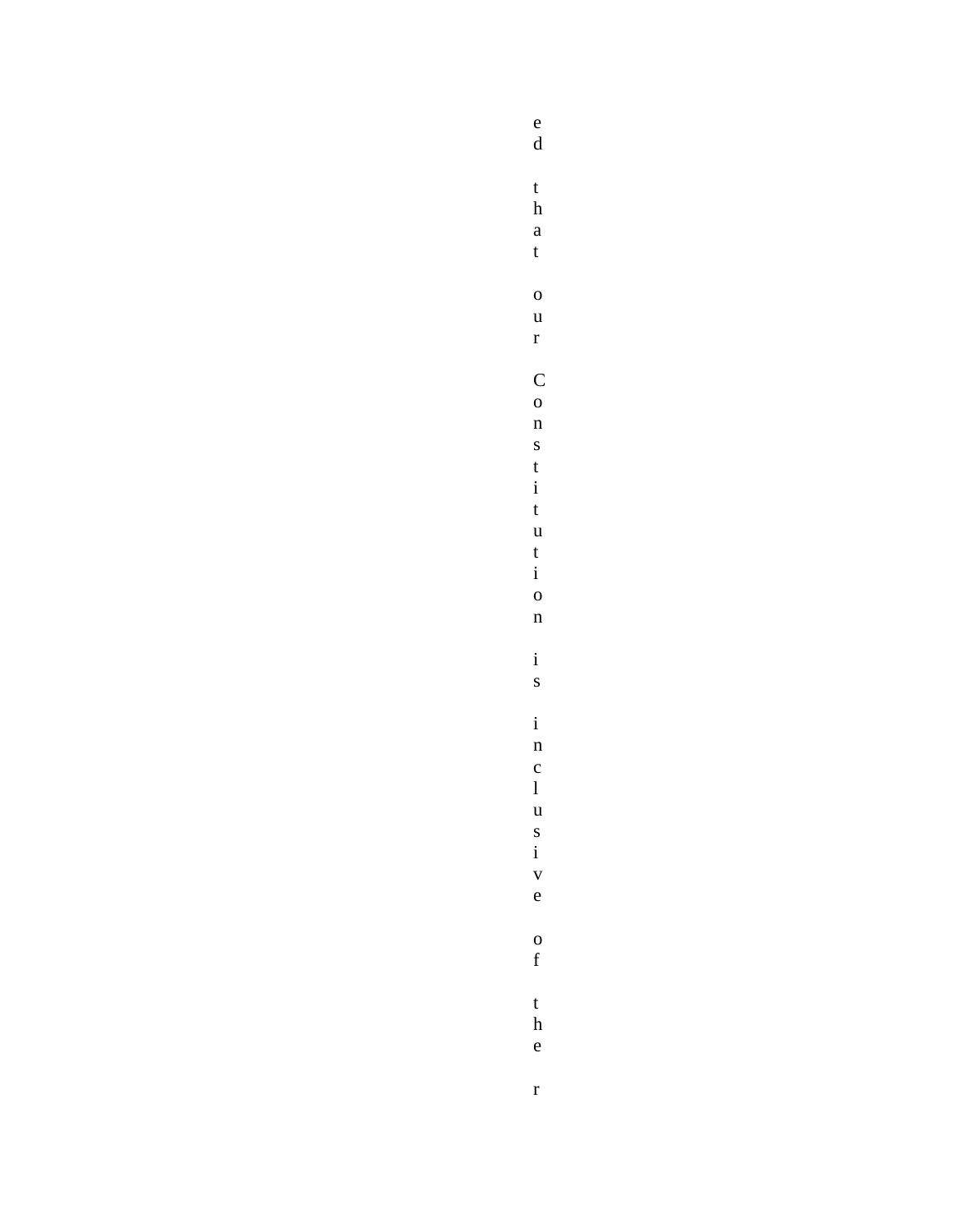- $\frac{i}{g}$ <br>h
	-
- $\mathbf{t}$
- $\frac{0}{f}$
- $\boldsymbol{e}$  $\bar{\nu}$
- $\frac{e}{r}$
- $\mathcal{Y}$
- $\frac{p}{e}$
- $\frac{r}{s}$
- $\begin{matrix}0\\n\end{matrix}$
- $\frac{t}{0}$
- 
- $\frac{b}{e}$
- $\frac{a}{r}$
- $\mathbf{a}$ 
	- $\mathbf{r}$  $\mathbf{m}$
- $\mathbf{s}$
- $\mathbf f$
- $\mathbf{o}$  $\mathbf{r}$
- $\frac{t}{h}$
- 
- $\mathbf d$ 
	- $\frac{e}{f}$
	-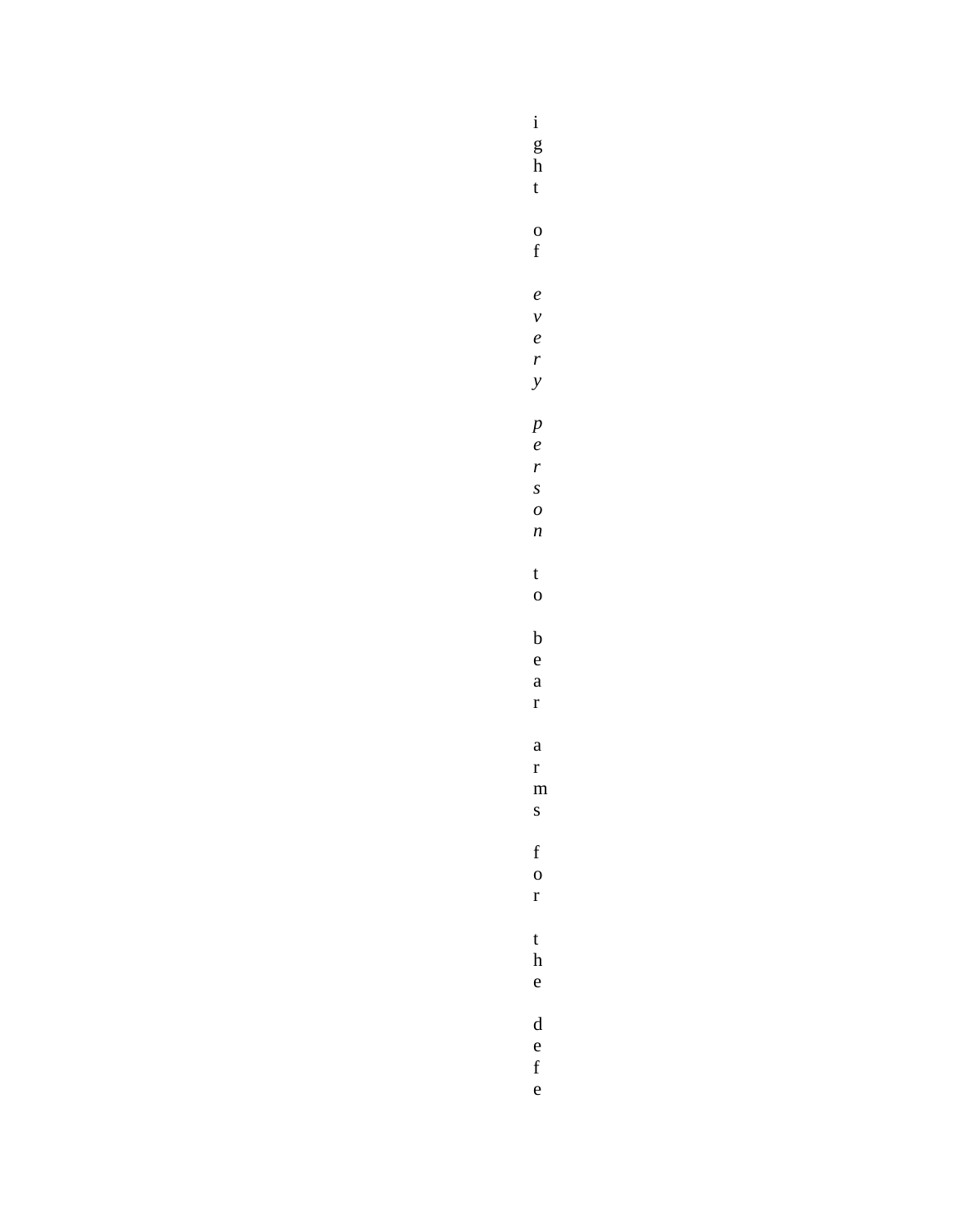$\mathbf{n}$ 

 $\mathbf{h}%$ 

- ${\bf S}$  $\rm e$
- 
- $\rm \frac{o}{f}$ 
	-
	-
- $\mathbf{i}$  $m$
- $\mathbf S$  $\mathbf{e}$
- $\mathbf{l}$  $\mathbf f$
- $\mathbf{a}$
- $\begin{matrix} n \\ d \end{matrix}$
- 
- $\mathbf{t}$  $\mathbf h$
- $\rm e$
- $\mathbf S$  $\mathbf t$
- $\mathbf{a}$
- $\mathbf t$  $\mathbf{e}$ 
	- $\overline{\phantom{a}}$
	- $\mathbf{a}$  $\mathbf n$
- $\rm d$
- $\mathbf n$
- $\mathbf{o}$  $\mathbf t$
- 
- ${\bf m}$  $\mathbf{e}$
- $\mathbf r$
- $\rm e$  $\mathbf{1}$
- $\mathbf{y}$ 
	- $\mathbf{c}$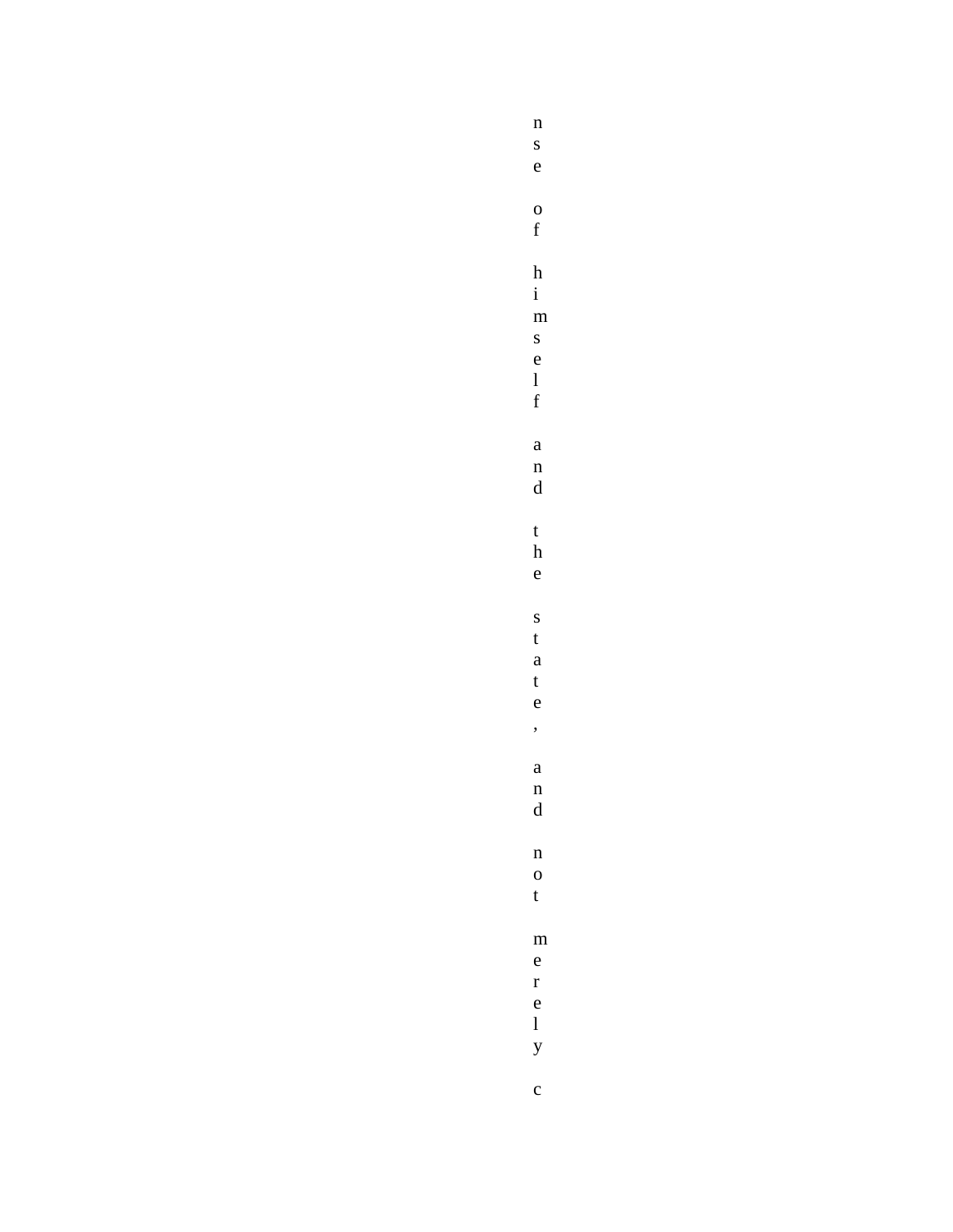$\rm i$ 

,

 $\mathbf{t}$  $\mathbf{i}$  $\mathbf{Z}% ^{T}=\mathbf{Z}^{T}\times\mathbf{Z}^{T}$ 

 $\mathbf{e}$  $\mathbf n$  $\mathbf{s}$ 

 $\mathbf{a}$  $\bf S$ 

 $\mathbf{i}$  $\mathbf n$ 

 $\frac{t}{h}$ 

 $\mathbf{e}% _{B}=\mathbf{e}_{B}+\mathbf{e}_{B}+\mathbf{e}_{B}+\mathbf{e}_{B}+\mathbf{e}_{B}+\mathbf{e}_{B}+\mathbf{e}_{C}+\mathbf{e}_{C}+\mathbf{e}_{D}+\mathbf{e}_{D}+\mathbf{e}_{D}+\mathbf{e}_{D}+\mathbf{e}_{D}+\mathbf{e}_{D}+\mathbf{e}_{D}+\mathbf{e}_{D}+\mathbf{e}_{D}+\mathbf{e}_{D}+\mathbf{e}_{D}+\mathbf{e}_{D}+\mathbf{e}_{D}+\mathbf{e}_{D}+\mathbf{e}_{D}+\mathbf{e}_{D}+\mathbf{e}_{D}+\mathbf{e}_{D}+\math$ 

 ${\bf S}$  $\mathbf{t}$ 

 $\mathbf{a}$  $\mathbf{t}$  $\mathbf{e}% _{0}\left( \mathbf{1}\right)$ 

 $\mathbf{o}$ 

 $\mathbf f$ 

 $\mathbf{P}$  $\mathbf{e}% _{B}=\mathbf{e}_{B}+\mathbf{e}_{B}+\mathbf{e}_{B}+\mathbf{e}_{B}+\mathbf{e}_{B}+\mathbf{e}_{B}+\mathbf{e}_{B}+\mathbf{e}_{B}+\mathbf{e}_{B}+\mathbf{e}_{B}+\mathbf{e}_{B}+\mathbf{e}_{B}+\mathbf{e}_{B}+\mathbf{e}_{B}+\mathbf{e}_{B}+\mathbf{e}_{B}+\mathbf{e}_{B}+\mathbf{e}_{B}+\mathbf{e}_{B}+\mathbf{e}_{B}+\mathbf{e}_{B}+\mathbf{e}_{B}+\mathbf{e}_{B}+\mathbf{e}_{B}+\mathbf{e}_{B}+\mathbf{e}_{B}+\math$ 

 $\mathbf n$  $\mathbf n$ 

 $\mathbf T$ 

 $\, {\bf p}$ 

 $\boldsymbol{\rm h}$  $\mathbf{e}% _{B}=\mathbf{e}_{B}+\mathbf{e}_{B}+\mathbf{e}_{B}+\mathbf{e}_{B}+\mathbf{e}_{B}+\mathbf{e}_{B}+\mathbf{e}_{C}+\mathbf{e}_{C}+\mathbf{e}_{D}+\mathbf{e}_{D}+\mathbf{e}_{D}+\mathbf{e}_{D}+\mathbf{e}_{D}+\mathbf{e}_{D}+\mathbf{e}_{D}+\mathbf{e}_{D}+\mathbf{e}_{D}+\mathbf{e}_{D}+\mathbf{e}_{D}+\mathbf{e}_{D}+\mathbf{e}_{D}+\mathbf{e}_{D}+\mathbf{e}_{D}+\mathbf{e}_{D}+\mathbf{e}_{D}+\mathbf{e}_{D}+\math$ 

 $\mathbf S$ 

 $\frac{y}{1}$ 

 $\bar{\mathbf{V}}$  $\mathbf{a}$  $\mathbf{n}$  $\,\mathrm{i}$  $\mathbf{a}$  $\ddot{\cdot}$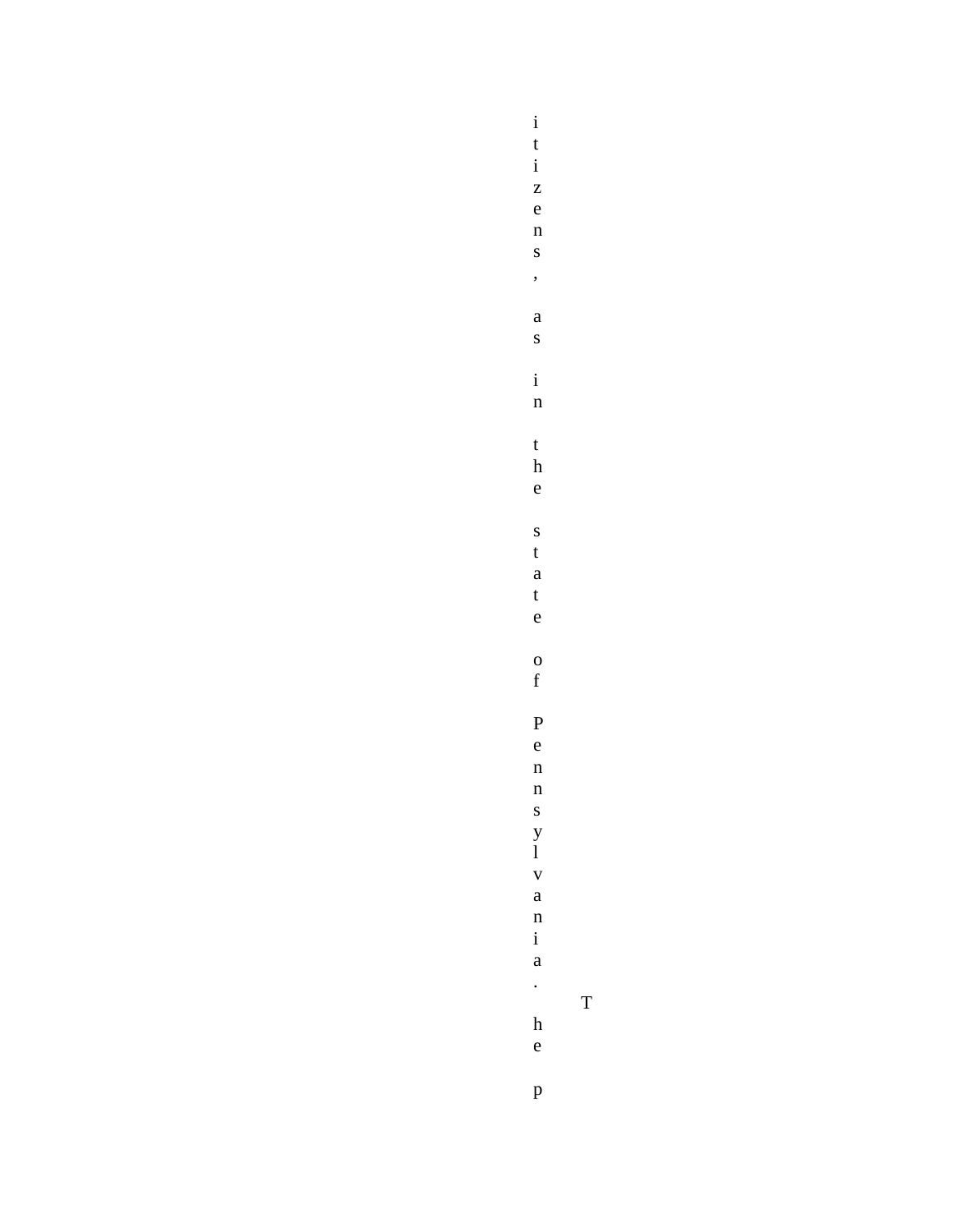- $\mathbf{a}$
- $\mathbf{r}$  $\mathbf t$
- $\rm \frac{o}{f}$
- $\mathbf{t}$
- $\boldsymbol{\rm h}$  $\rm e$
- $\mathbf{a}$
- $\mathbf{c}$  $\mathbf t$
- $m$
- $\mathbf{a}$  ${\bf k}$
- $\mathbf{i}$  $\mathbf n$
- $\mathbf{g}$
- $\mathbf{i}$
- $\mathbf t$
- $\mathbf{a}$
- $\mathbf{c}$  $\mathbf r$
- $\mathbf{i}$  $\mathbf{m}$
- $\rm e$
- $\mathbf f$  $\mathbf{o}$
- $\mathbf{r}$
- $\mathbf{a}$
- $\mathbf n$ 
	- $\mathbf u$  $\mathbf n$
- $\mathbf n$
- $\mathbf{a}$  $\mathbf t$ 
	-

 $\mathbf{u}$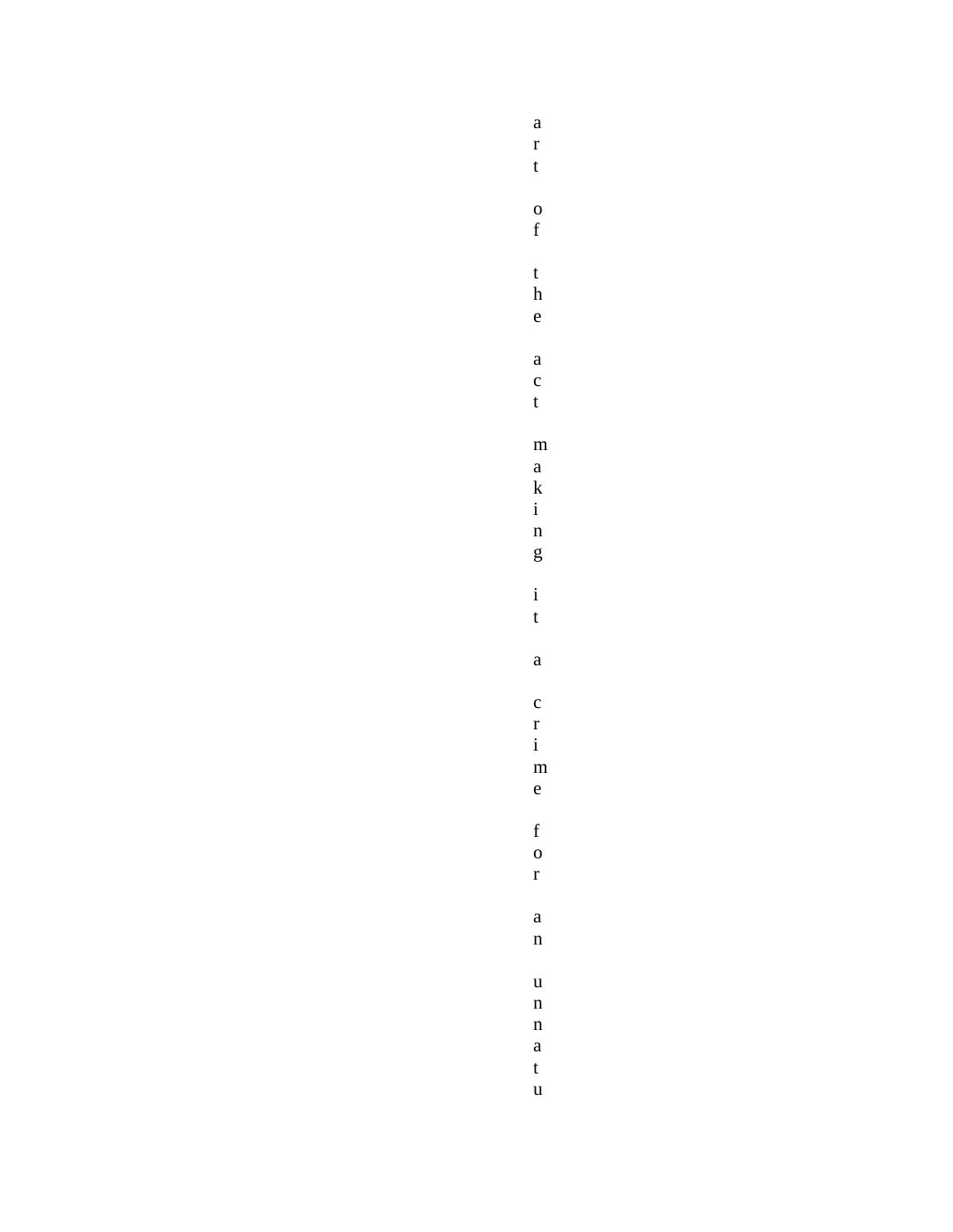$\mathbf{r}$  $\mathbf{a}$ 

 $\mathbf{1}$  $\frac{1}{1}$ 

 $\mathbf f$  $\mathbf{o}$  $\mathbf{r}$ 

 $\frac{e}{i}$ 

 $\frac{g}{n}$  $\mathbb{L}$  $\mathbf b$  $\mathbf{o}$  $\mathbf{r}$  $\mathbf n$ 

 $\mathbf{r}$ 

 $\overline{d}$  $\mathbf{e}$  $\mathbf{n}$ 

 $\mathbf S$ 

 $\mathbf{r}$  $\mathbf{e}$  $\mathbf{V}$ 

 $\mathbf{z}$  $\mathbf{e}$  $\mathbf d$ 

 $\mathbf{e}$  $\frac{s}{i}$ 

 $\mathfrak{t}$  $\bar{\rm t}$ 

 $\mathbf{o}$ 

 $\begin{matrix} p \\ o \end{matrix}$  $\mathbf{s}$ 

 $\rm e$  $\mathbf{s}$ 

 $\mathbf S$ 

 $\mathbf{a}$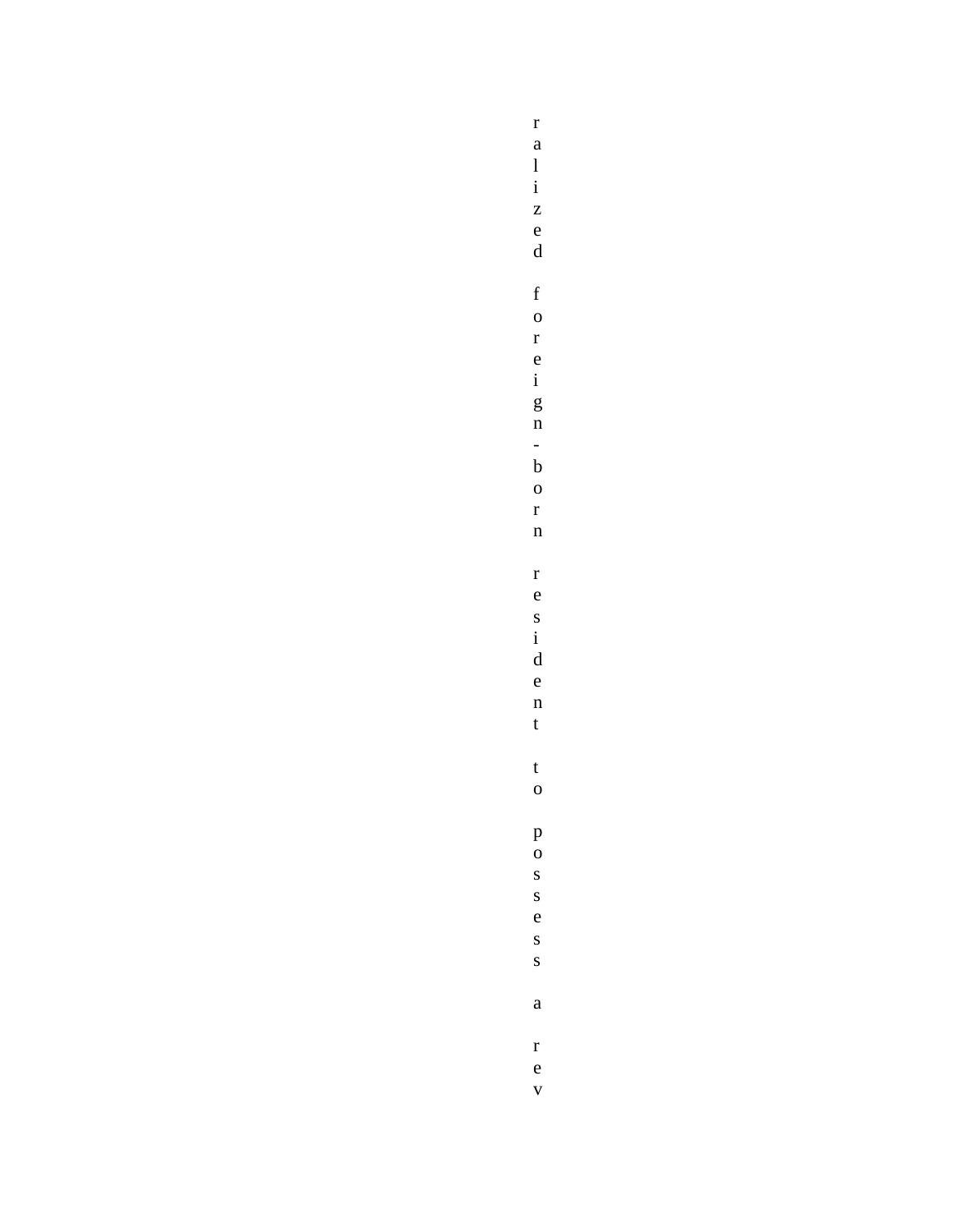$\mathbf{o}$  $\mathbf{1}$ 

 $\mathbf{u}$ 

- $\bar{\mathbf{V}}$
- $\mathbf e$  $\mathbf{r}$
- ,
	-
- $\mathbf n$
- $\mathbf{1}$  $\mathbf{e}$
- $\mathbf S$  $\mathbf S$
- $\mathbf S$
- $\overline{0}$
- $\mathbf{p}$
- $\mathbf{e}% _{0}\left( \mathbf{1}\right)$  $\mathbf{r}$
- $\mathbf{m}$  $\rm i$
- $\mathbf{t}$  $\mathbf t$
- $\frac{e}{d}$
- $\mathbf b$
- $\mathbf y$
- $\mathbf{t}$  $\boldsymbol{\rm h}$
- $\mathbf{e}$
- $\mathbf S$  $\boldsymbol{\rm h}$
- $\mathbf{e}$  $\mathbf r$
- $\overline{i}$
- $\mathbf f$  $\mathbf f$
- $\overline{\phantom{a}}$
- $\mathbf{c}$  $\mathbf{o}$ 
	-

 $\mathbf n$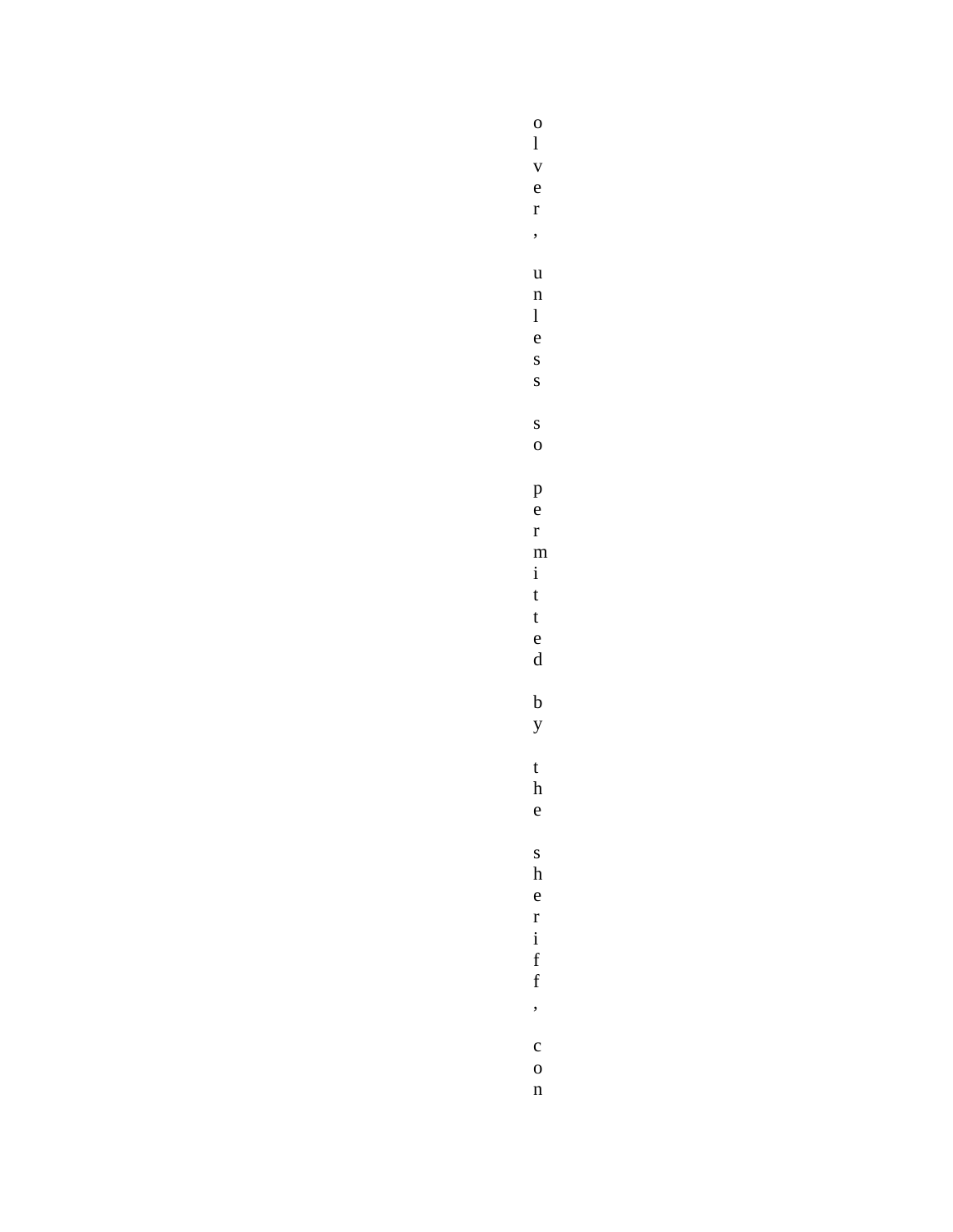- $\mathbf{t}$
- $\mathbf{r}$  $\mathbf{a}$
- $\overline{\mathbf{V}}$
- $\mathbf{e}$  $\mathbf n$
- $\mathbf{e}$
- $\mathbf{s}$
- $\mathbf{t}$  $\mathbf h$
- $\mathbf{e}$
- $\begin{bmatrix} g \\ u \end{bmatrix}$
- $\mathbf{a}$  $\mathbf{r}$
- $\mathbf{a}$  $\frac{n}{t}$
- $\mathbf{y}$
- $\begin{matrix} 0 \\ f \end{matrix}$
- 
- $\mathbf S$
- $\begin{array}{c} u \\ c \\ h \end{array}$ 
	-
	- $\frac{r}{i}$ <br>g<br>h
- $\mathbf{t}$
- $\frac{i}{n}$
- $\bar{\rm t}$  $\boldsymbol{\rm h}$
- $\mathbf{e}% _{B}=\mathbf{e}_{B}+\mathbf{e}_{B}+\mathbf{e}_{B}+\mathbf{e}_{B}+\mathbf{e}_{B}+\mathbf{e}_{B}+\mathbf{e}_{C}+\mathbf{e}_{C}+\mathbf{e}_{D}+\mathbf{e}_{D}+\mathbf{e}_{D}+\mathbf{e}_{D}+\mathbf{e}_{D}+\mathbf{e}_{D}+\mathbf{e}_{D}+\mathbf{e}_{D}+\mathbf{e}_{D}+\mathbf{e}_{D}+\mathbf{e}_{D}+\mathbf{e}_{D}+\mathbf{e}_{D}+\mathbf{e}_{D}+\mathbf{e}_{D}+\mathbf{e}_{D}+\mathbf{e}_{D}+\mathbf{e}_{D}+\math$
- $\mathbf C$  $\frac{0}{n}$ 
	-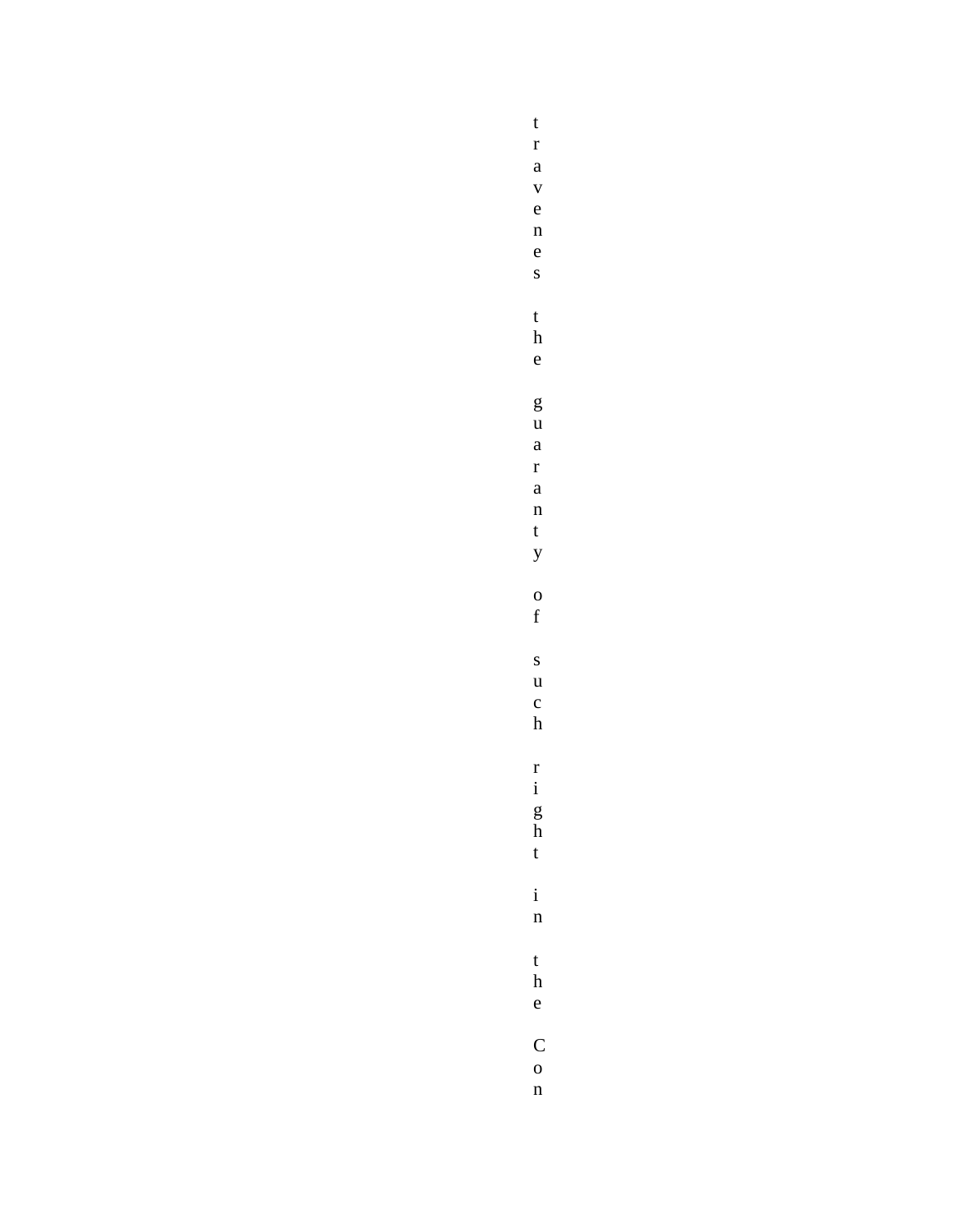- $\mathbf S$
- $\mathbf{t}$  $\mathbf{i}$
- $\mathbf t$  $\mathbf u$
- $\mathbf t$  $\mathbf{i}$
- $\overline{O}$  $\mathbf n$
- 
- $\rm \frac{o}{f}$
- $\bar{\rm t}$  $\boldsymbol{\mathsf{h}}$
- $\rm e$
- $\bf S$  $\mathbf{t}$
- $\mathbf{a}$
- $\mathbf{t}$  $\mathbf{e}$
- ,
- $\mathbf{a}$  $\mathbf n$
- $\mathbf d$ 
	- $\mathbf{i}$  $\mathbf S$
	- $\overline{\mathbf{V}}$  $\mathbf{o}$
	- $\frac{1}{d}$
	- $\ddot{\cdot}$
	- $\overline{T}$  $\boldsymbol{\rm h}$
	- $\mathbf{e}$
- $\mathbf S$  $\mathbf t$
- $\mathbf{a}$  $\mathbf{t}$ 
	-

 $\mathbf{u}$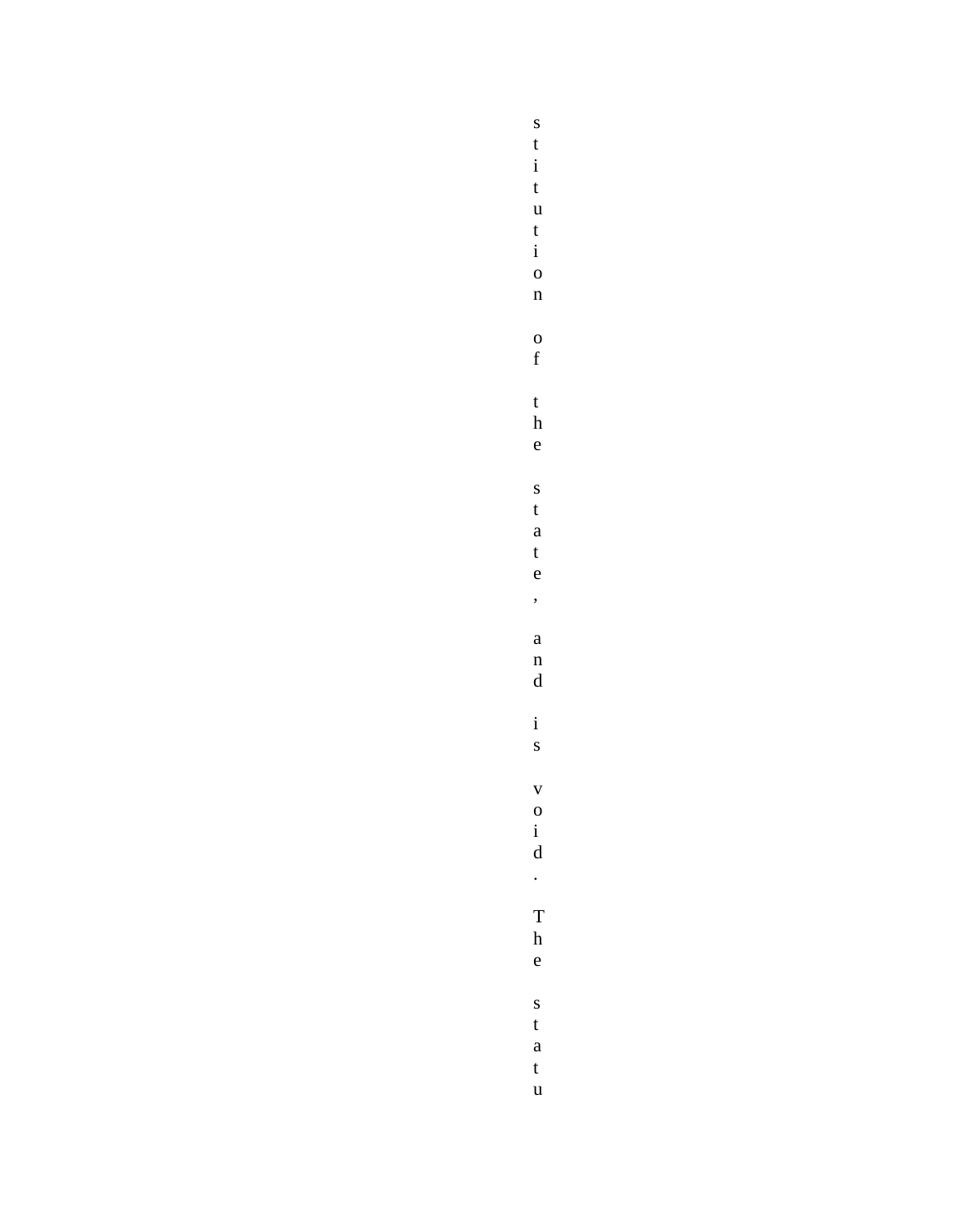$\mathbf{t}$ 

 $\mathbf t$ 

 $\mathbf b$ 

- $\rm e$
- ${\bf m}$
- $\mathbf u$  $\mathbf S$ 
	-
	-
- $\rm e$
- $\mathbf{c}$  $\mathbf{o}$
- $\mathbf n$
- $\mathbf S$  $\mathbf t$
- $\mathbf{r}$  $\mathbf u$
- $\frac{e}{d}$
- $\mathbf{i}$
- $\mathbf{n}$
- $\mathbf{a}$  $\mathbf c$
- $\mathbf{c}$
- $\mathbf{o}$  $\int_{0}^{r}$ 
	-
- $\mathbf W$  $\mathbf{i}$
- $\mathfrak{t}$  $\boldsymbol{\rm h}$
- $\mathbf{t}$  $\mathbf h$
- $\mathbf e$ 
	- $\, {\bf p}$  $\mathbf{r}$
- $\mathbf{o}$
- $\overline{\mathbf{V}}$  $\,\mathrm{i}$
- ${\bf S}$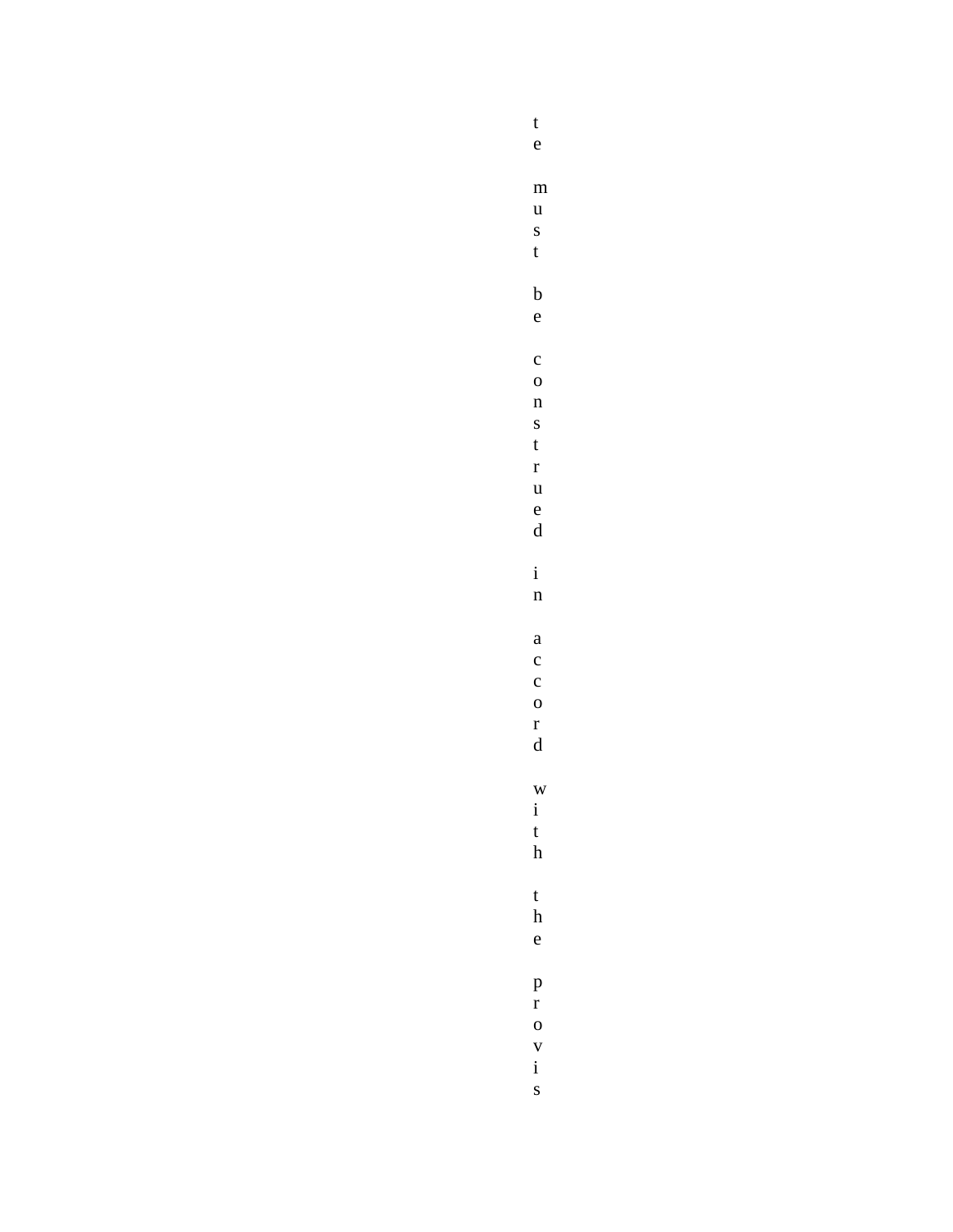- $\rm i$  $\overline{O}$ 
	-
- $\mathbf n$  $\mathbf S$
- $\overline{O}$
- $\mathbf f$
- $\mathbf{o}$  $\mathbf u$
- $\mathbf{r}$
- $\mathbf{C}$  $\mathbf{o}$
- $\mathbf n$  ${\bf S}$
- $\mathbf t$  $\rm i$
- $\mathbf{t}$
- $\mathbf u$  $\mathbf{t}$
- $\,\mathrm{i}$  $\overline{O}$
- $\mathbf n$  $\overline{\phantom{a}}$ 
	- $\mathbf{a}$
- $\mathbf{n}$  $\mathrm{d}% \left\vert \mathcal{H}\right\vert =\mathrm{d}\mathcal{H}^{\prime}$ 
	- $\mathbf{i}$
- $\mathbf{t}$
- $m$  $\mathbf{a}$
- $\mathbf{y}$
- $\mathbf S$  $\mathbf{t}$
- $\mathbf{a}$
- $\mathbf n$  $\mathbf d$ 
	- $\mathbf{a}$
	- $\mathbf S$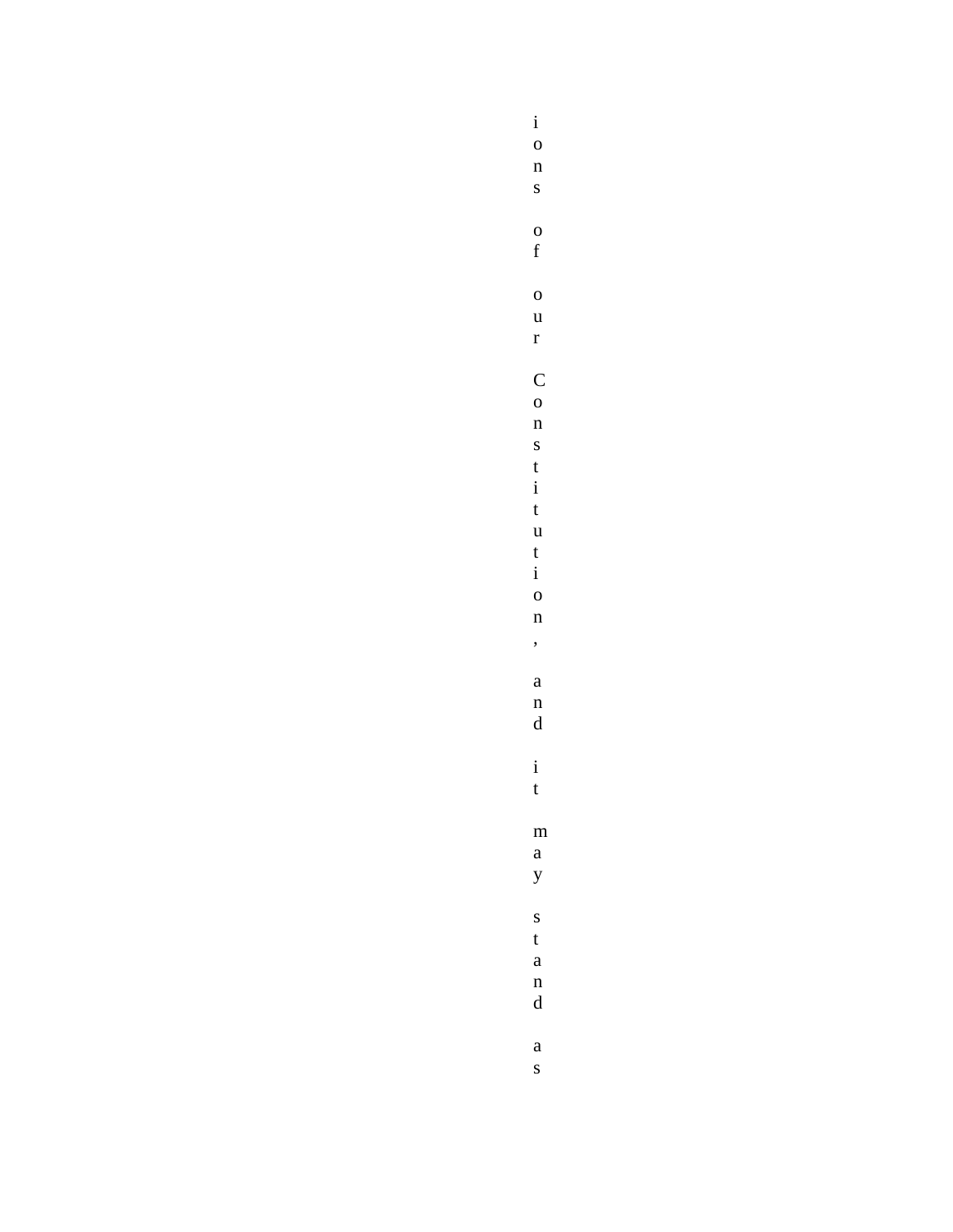$\mathbf{a}$ 

 $\mathbf{t}$ 

- $\mathbf n$
- $\mathbf{a}$  $\mathbf c$ 
	-
	-
- $\frac{p}{r}$  $\mathbf{o}$
- $\mathbf h$  $\rm i$
- $\mathbf b$  $\rm i$
- $\mathbf{t}$  $\mathbf{i}$
- $\mathbf n$  $\mathbf{g}$
- $\mathbf{t}$
- $\mathbf h$  $\rm e$
- $\mathbf{u}$
- $\mathbf{s}$  $\rm e$
- $\mathbf 0$ 
	- $\mathbf f$
	- $\mathbf f$  $\,\mathrm{i}$
	- $\mathbf{r}$  $\mathbf e$
	- $\mathbf{a}$  $\mathbf{r}$
- $\mathbf m$  $\mathbf{s}$
- $\mathbf b$
- $\mathbf y$
- $\mathbf u$  $\mathbf n$
- $\mathbf n$
- $\mathbf{a}$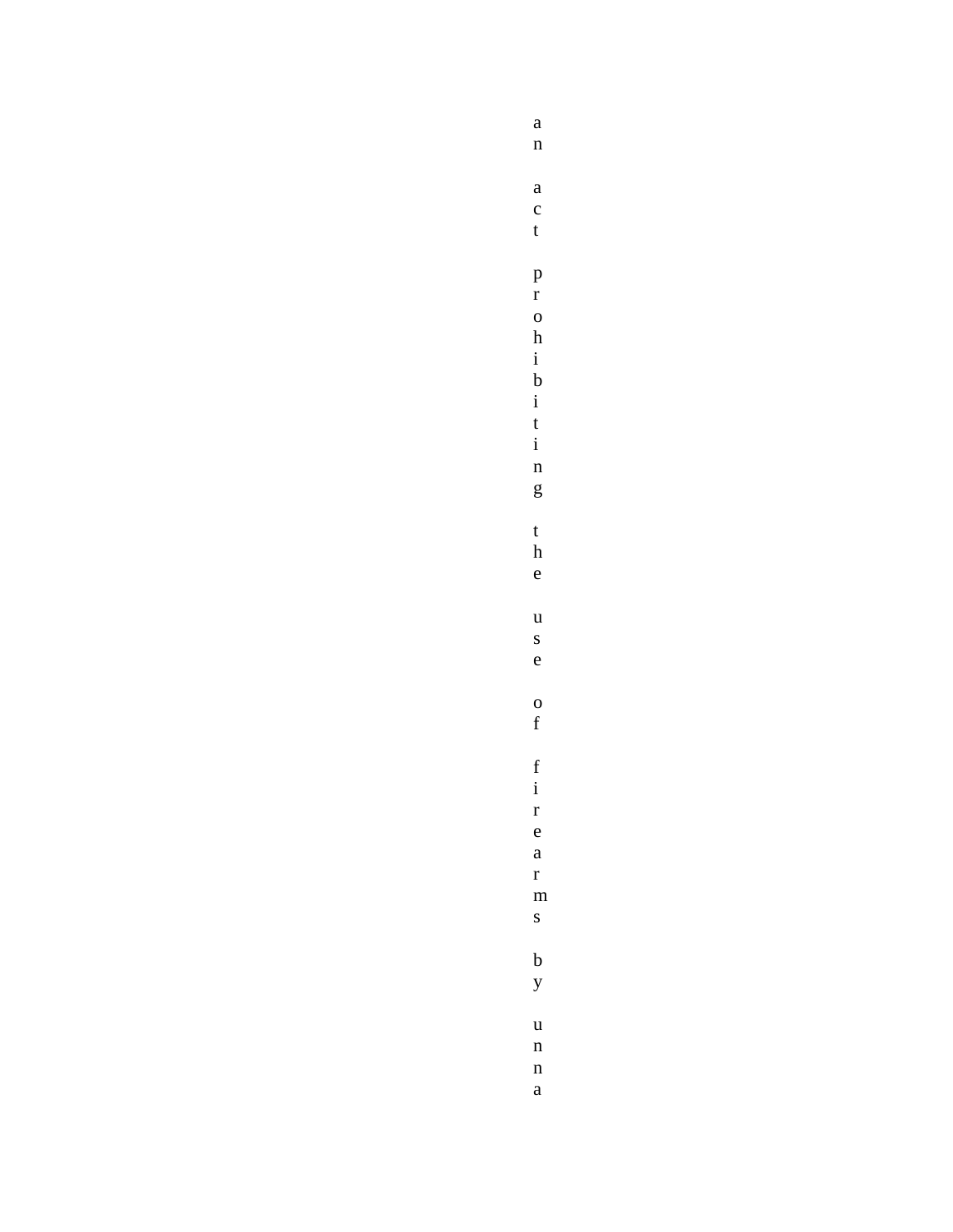- $\mathbf{t}$  $\mathbf u$
- $\mathbf{r}$
- $\mathbf{a}$  $\mathbf{1}$
- $\rm i$  $\mathbf{z}$
- $\mathbf{e}$  $\mathbf d$

 $\mathbf f$  $\mathbf{o}$  $\mathbf{r}$ 

 $\frac{e}{i}$ 

- 
- 
- $\mathbf{g}$ 
	-
- $\begin{array}{c} n \\ -b \end{array}$  $\overline{O}$
- $\mathbf{r}$  $\mathbf n$
- $\mathbf{r}$
- $\mathbf{e}$
- $\frac{s}{i}$  $\rm d$
- $\mathbf{e}$  $\mathbf n$
- $\mathbf{t}$  $\mathbf{s}$
- $\mathbf{i}$
- $\mathbf n$
- $\boldsymbol{\rm h}$  $\mathbf u$
- $\mathbf n$  $\mathbf{t}$
- $\mathbf{i}$  $\mathbf{n}$
- $\mathbf{g}$
- $\mathbf{o}$
- $\mathbf{r}$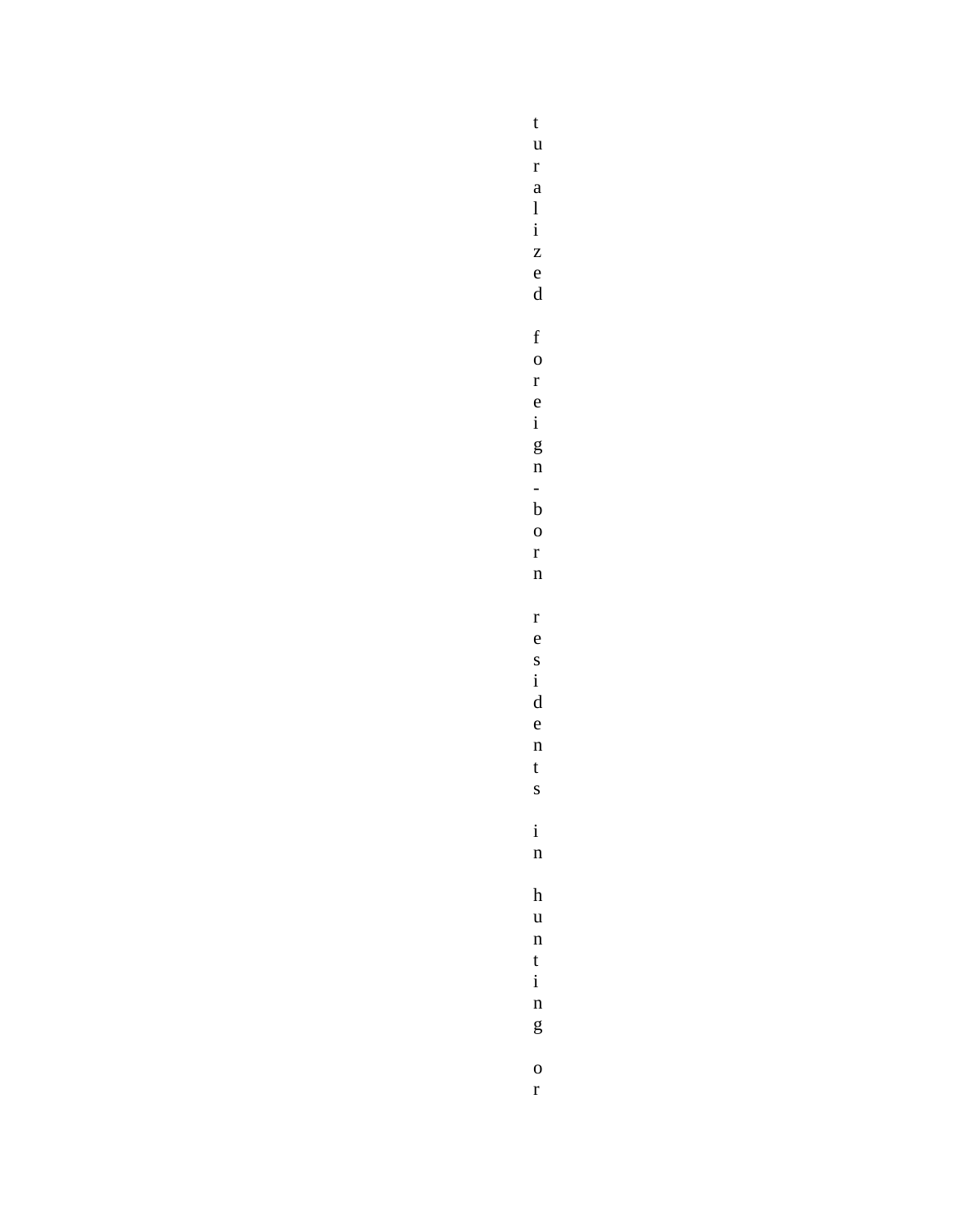$\mathbf c$  $\mathbf{a}$ 

 $\frac{p}{t}$ 

 $\mathbf r$  $\,\mathrm{i}$  $\mathbf n$  $\mathbf{g}$ 

 $\mathbf{o}$  $\mathbf{r}$ 

 $\mathbf k$  $\mathbf{i}$  $\mathbf{l}$  $\mathbf{1}$ 

 $\frac{i}{n}$ 

 $\mathbf y$ 

 $\overline{W}$  $\mathbf{i}$ 

 $\begin{array}{c} 1 \\ \mathrm{d} \end{array}$ 

 $\bf b$  $\mathbf{i}$ 

 $\int_{0}^{r}$ 

 $\frac{0}{r}$ 

 $\mathbf{a}$  $\mathbf{l}$  $\mathbf{s}$ 

 $\mathbf{u}$ 

 $\mathbf{g}$  $\mathbf{a}$  $\mathbf n$ 

 $\mathbf{a}$ 

 $\mathbf n$  $\mathbf{i}$  $\mathbf{m}$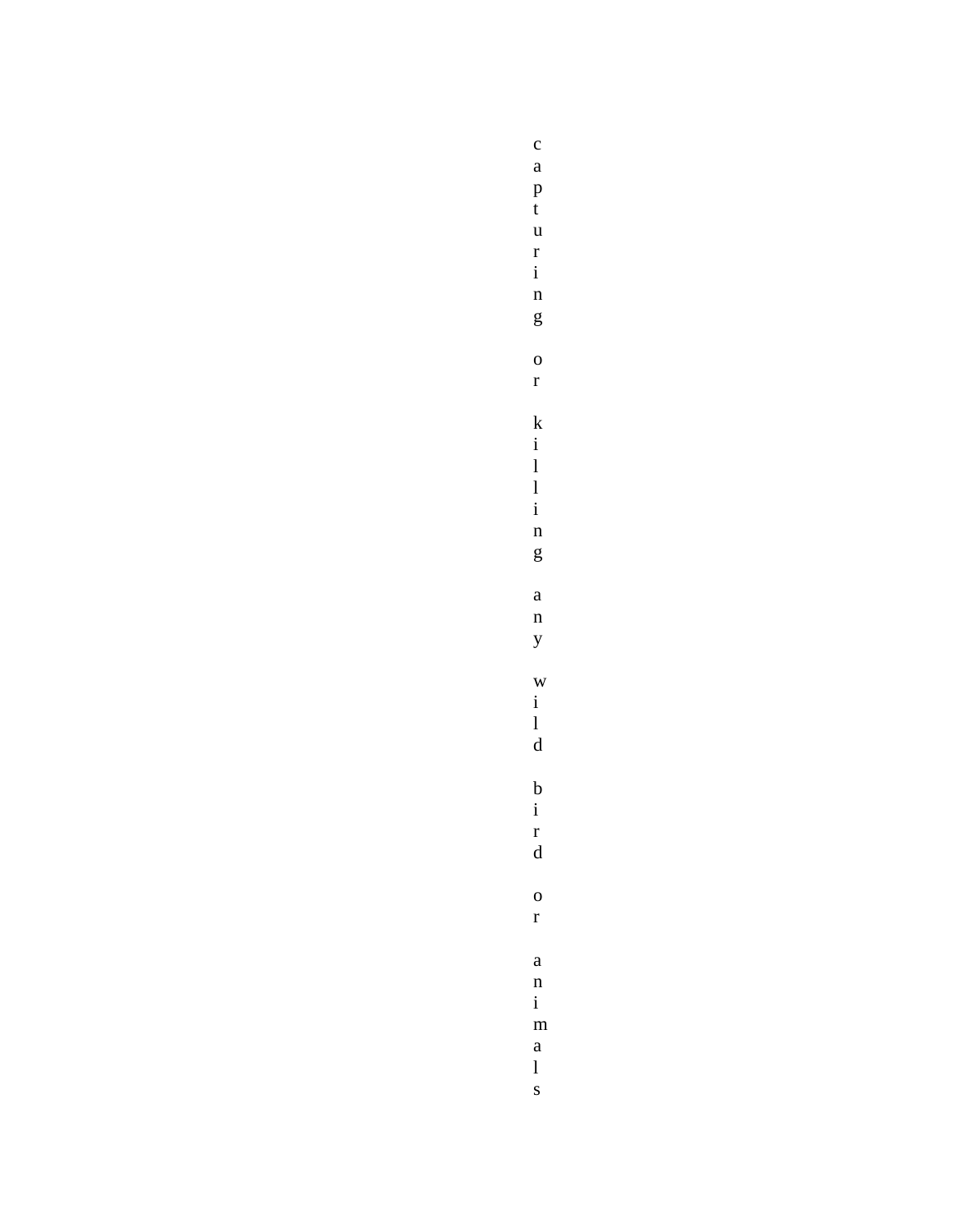- ,
- e i t
- h e r
- g
- m e
	- o r
- 
- 
- 
- 
- 
- 
- 
- 
- -
- -
- 
- a
- 
- 
- o
- t h
- e r w
- i s
- e ,
- o f
- a
- n y
	- d e
- s c
- r i p
- t i
- o n
	-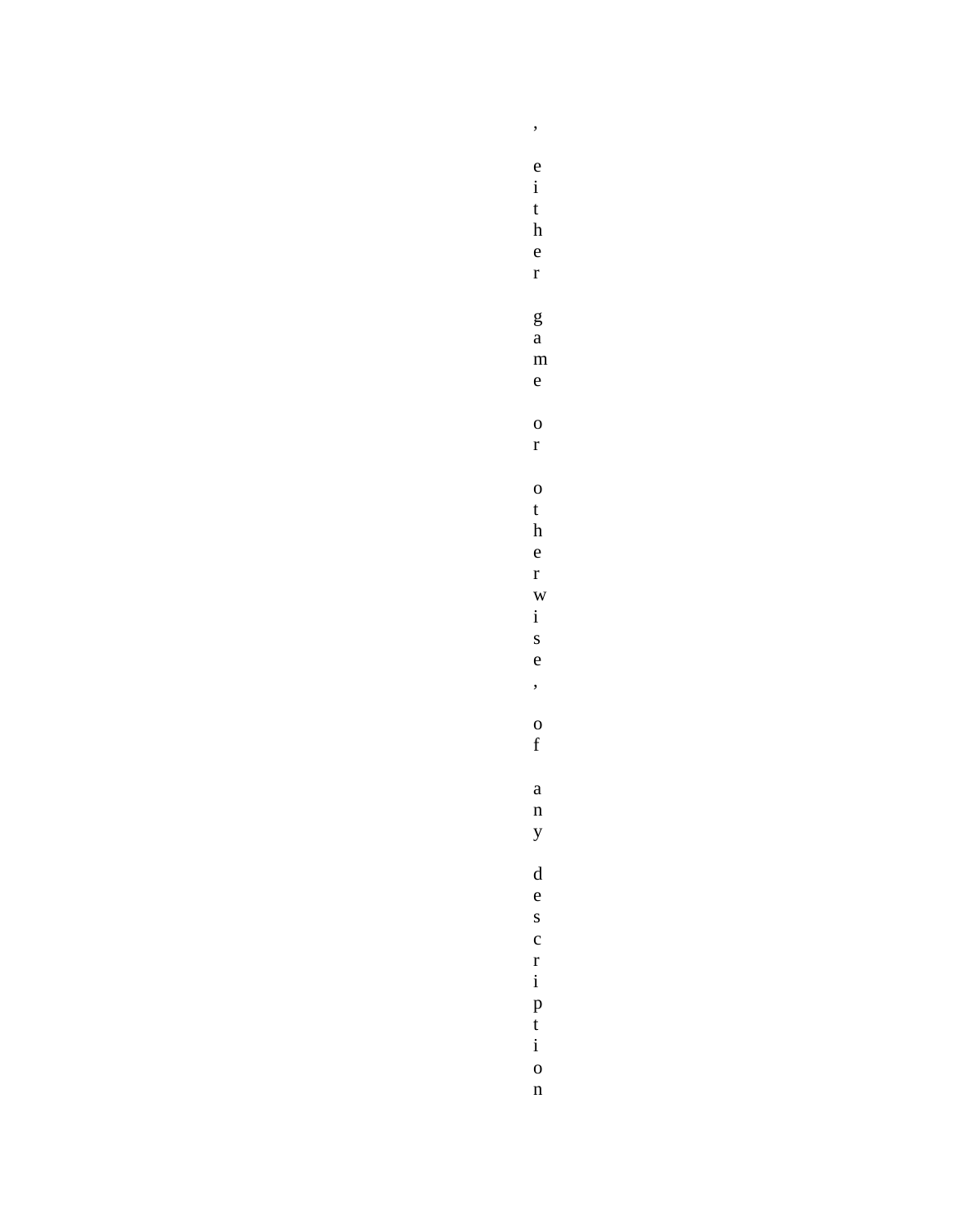$,$ 

 $\frac{x}{c}$  $\mathbf{e}$ 

 $\begin{array}{c} p \\ t \\ i \end{array}$ 

 $\mathbf{e}% _{0}\left( \mathbf{1}\right)$ 

 $\mathbf{n}$  $\mathbf{g}$  $\mathbf{i}$ 

 $\mathbf n$  $\mathbf d$ 

 $\frac{e}{f}$  $\mathbf e$ 

 $\mathbf n$  $\mathbf{s}$  $\mathbf{e}$ 

 $\frac{0}{f}$ 

 $\frac{\mathsf{p}}{\mathsf{e}}$  $\mathbf{r}$ 

 $\mathbf S$  $\mathbf{o}$  $\mathbf n$ 

 $\frac{0}{r}$ 

 $\displaystyle\Pr_{r}$ 

 $\mathbf{o}$  $_{\rm e}^{\rm p}$ 

 $\mathbf{r}$ 

 $\mathbf{t}$  $\mathbf{y}$ 

,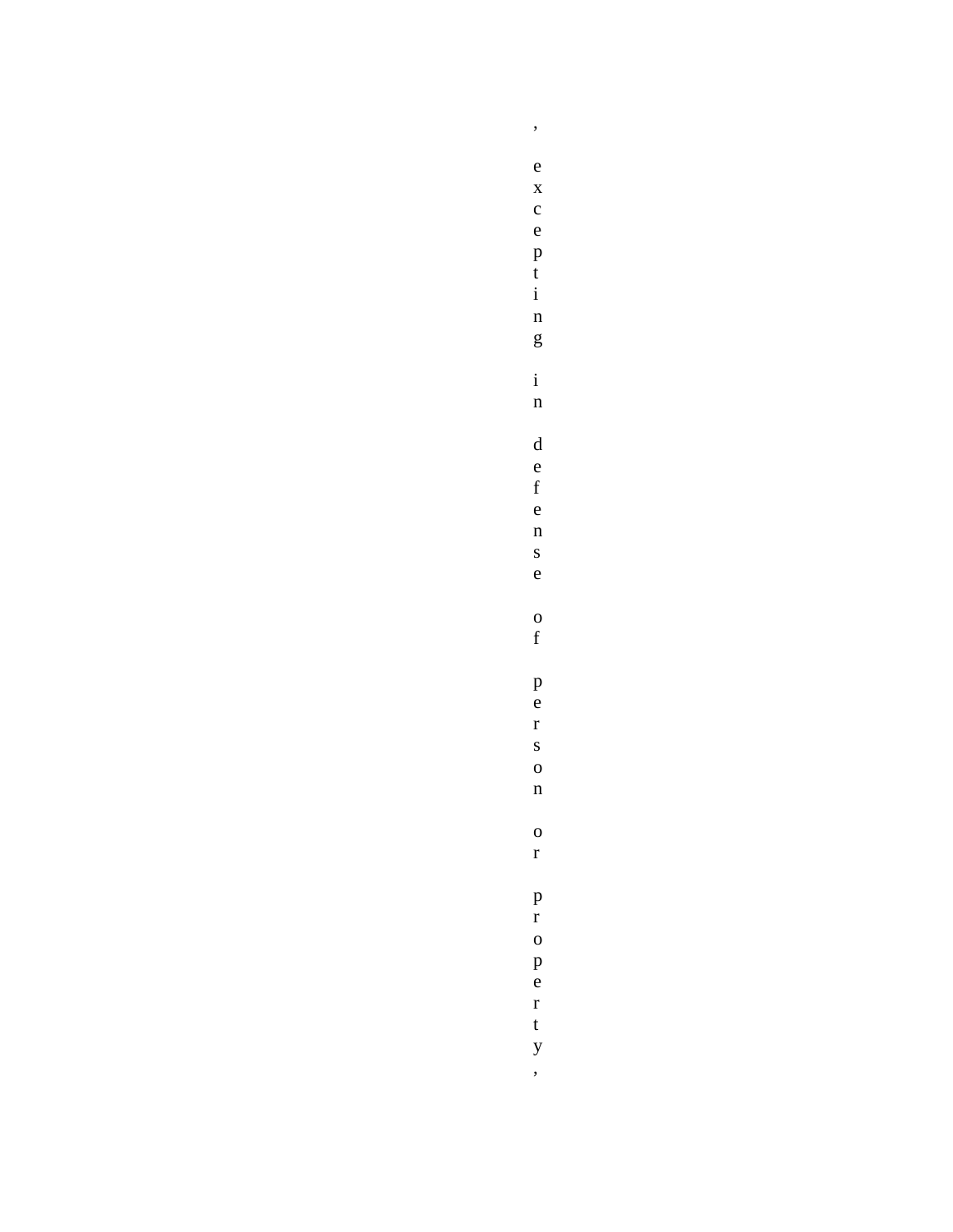- $\mathbf b$
- $\mathbf u$  $\mathbf t$
- ${\bf S}$
- $\overline{O}$
- $\mathbf f$  $\mathbf{a}$
- $\mathbf{r}$
- $\mathbf{a}$  $\mathbf S$
- $\rm i$  $\mathbf t$
- $m$
- $\mathbf{a}$  ${\bf k}$
- $\mathbf{e}$  $\mathbf S$
- $\rm i$
- $\mathbf{t}$
- $\mathbf{a}$
- $\mathbf{c}$  $\mathbf{r}$
- $\mathbf i$  $m$
- $\mathbf{e}% _{B}=\mathbf{e}_{B}+\mathbf{e}_{B}+\mathbf{e}_{B}+\mathbf{e}_{B}+\mathbf{e}_{B}+\mathbf{e}_{B}+\mathbf{e}_{C}+\mathbf{e}_{C}+\mathbf{e}_{D}+\mathbf{e}_{D}+\mathbf{e}_{D}+\mathbf{e}_{D}+\mathbf{e}_{D}+\mathbf{e}_{D}+\mathbf{e}_{D}+\mathbf{e}_{D}+\mathbf{e}_{D}+\mathbf{e}_{D}+\mathbf{e}_{D}+\mathbf{e}_{D}+\mathbf{e}_{D}+\mathbf{e}_{D}+\mathbf{e}_{D}+\mathbf{e}_{D}+\mathbf{e}_{D}+\mathbf{e}_{D}+\math$
- $\mathbf f$  $\mathbf{o}$
- $\mathbf{r}$
- $\mathbf u$
- $\mathbf n$  $\mathbf n$
- $\mathbf{a}$  $\mathbf t$ 
	- $\mathbf{u}$
	- $\mathbf r$
	- $\mathbf{a}$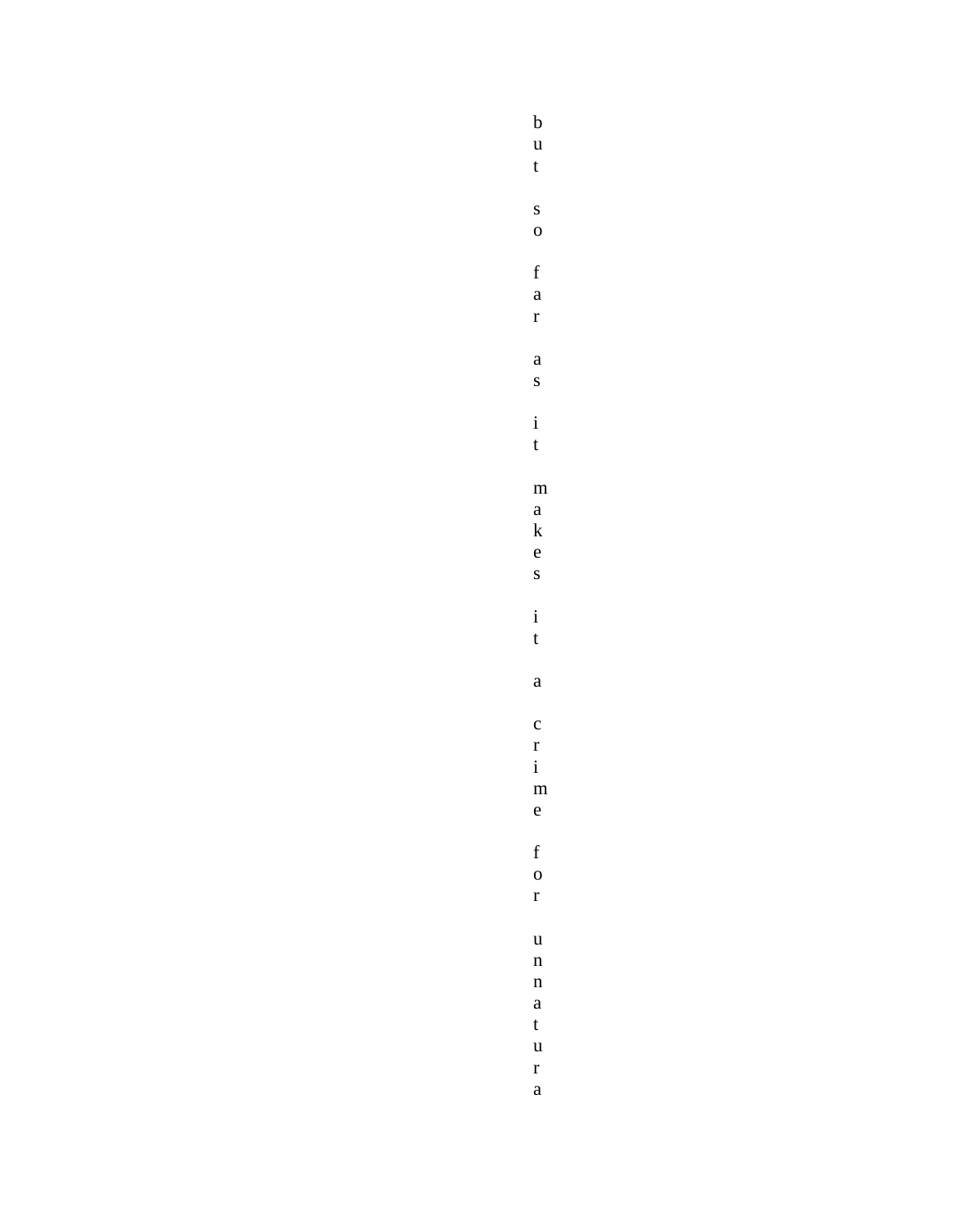- - $\begin{array}{c} 1 \\ i \\ z \end{array}$ 
		- $\frac{e}{d}$
		- $\frac{r}{e}$
		- $\frac{s}{i}$
		- $\mathbf d$  $\mathbf{e}$  $\mathbf n$
		- $\frac{t}{s}$
		- $\mathbf{t}$  $\mathbf{o}$
		-
		- $\begin{array}{c} \mathbf{p} \\ \mathbf{o} \end{array}$  $\frac{s}{s}$
	-
	- $\frac{e}{s}$
	- $\mathbf{a}$ 
		- $\frac{r}{e}$  $\overline{\mathbf{V}}$ 
			- $\overline{0}$  $\mathbf{1}$
			- $\bar{\mathbf{v}}$  $\frac{e}{r}$
		-
		- $\begin{array}{c} f \\ o \\ r \end{array}$
		-
		- $\frac{t}{h}$ 
			-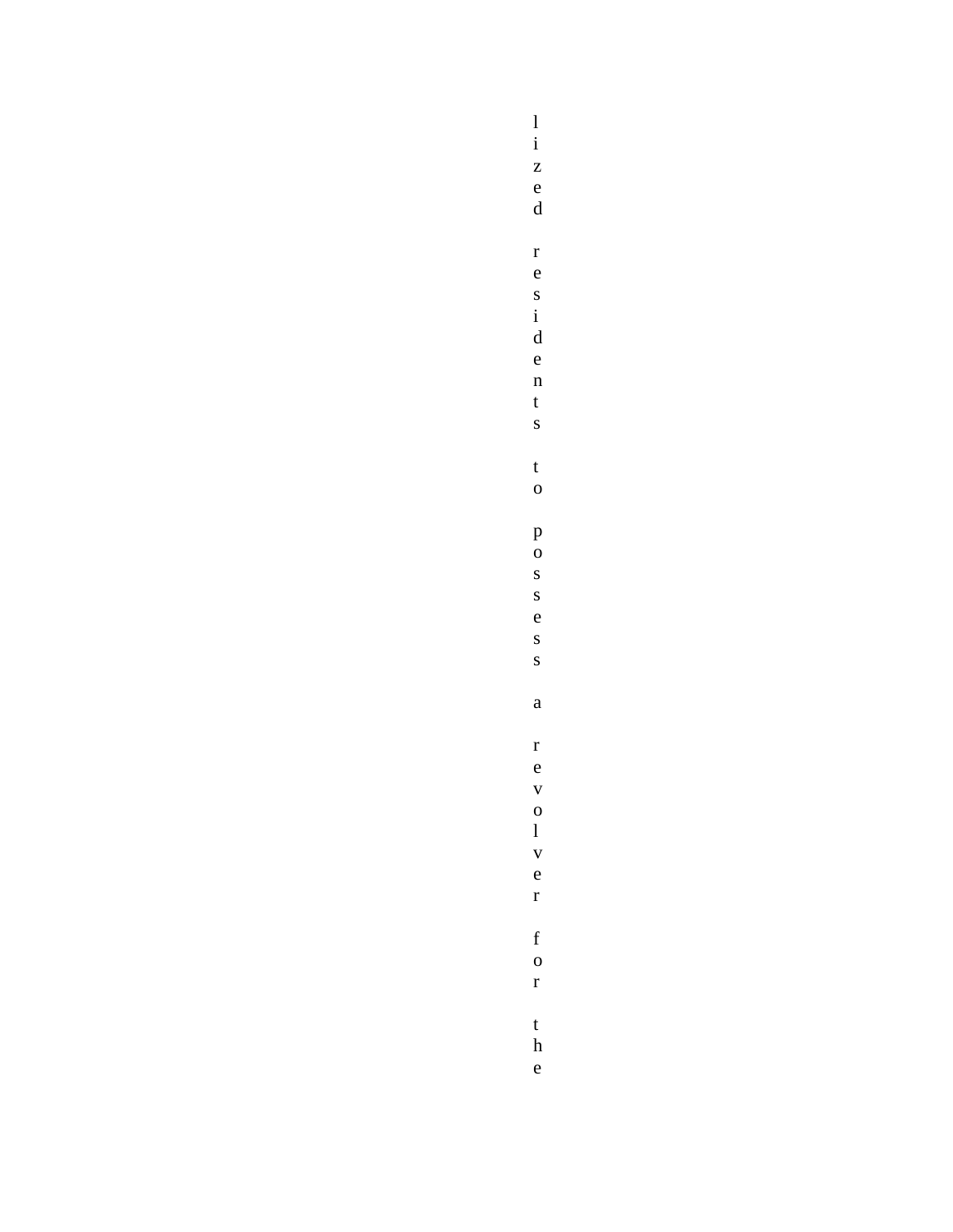$\boldsymbol{1}$ 

 $\begin{array}{c}\ne\\\ng \\
i\n\end{array}$ 

 $\frac{t}{e}$ 

 $\mathbf d$ 

e<br>f<br>e

 $\mathbf{n}$ 

 $\frac{s}{e}$ 

 $\frac{0}{f}$ 

 $\mathbf{t}$  $\boldsymbol{\textbf{h}}$ 

 $\frac{e}{i}$ 

 $\mathbf{r}$ 

 $_{\rm e}^{\rm p}$  $\mathbf{r}$  $\mathbf{s}$  $\mathbf{o}$  $\mathbf n$  $\mathbf S$ 

 $\begin{matrix} a \\ n \end{matrix}$ 

 $\mathbf d$ 

 $\frac{p}{e}$  $\mathbf{r}$ 

 $\mathbf{t}$  $\mathbf{i}$ 

 $m$  $\mathbf{a}$ 

 $\frac{p}{r}$  $\overline{O}$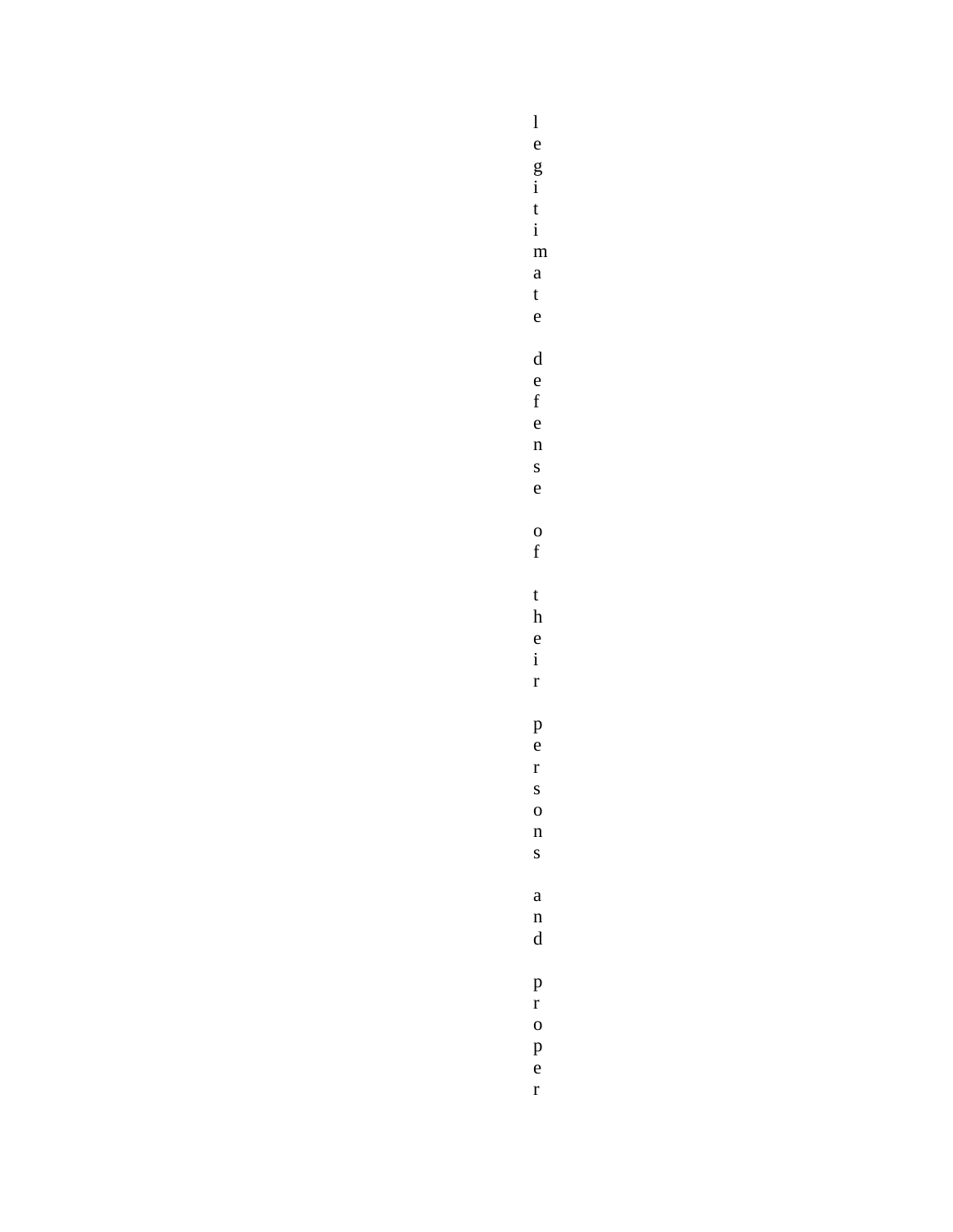$\mathbf{t}$  $\mathbf y$ 

 $\mathbf{n}$ 

- $\mathbf{i}$  $\mathbf{t}$  $\mathbf{i}$
- $\mathbf S$
- $\bar{\mathbf{V}}$  $\begin{array}{c} 0 \\ i \\ d \end{array}$
- $\ddot{\cdot}$  $\mathbf{U}%$ 
	-
- $\frac{d}{e}$  $\mathbf{r}$
- $\mathbf{t}$
- $\boldsymbol{\rm h}$  $\mathbf{e}$
- $\mathbf c$  $\mathbf{o}$
- $\mathbf{m}$
- $\displaystyle \mathop{p}_{l}$ 
	- $\begin{matrix} a \\ i \end{matrix}$  $\mathbf{n}$
	- $\mathbf{t}$
- $\mathbf{a}$  $\mathbf{n}$
- $\mathbf d$
- $\mathbf W$  $\mathbf{a}$
- $\mathbf r$
- $\mathbf{r}$  $\mathbf{a}$ 
	- $\mathbf n$  $\mathfrak{t}$ 
		-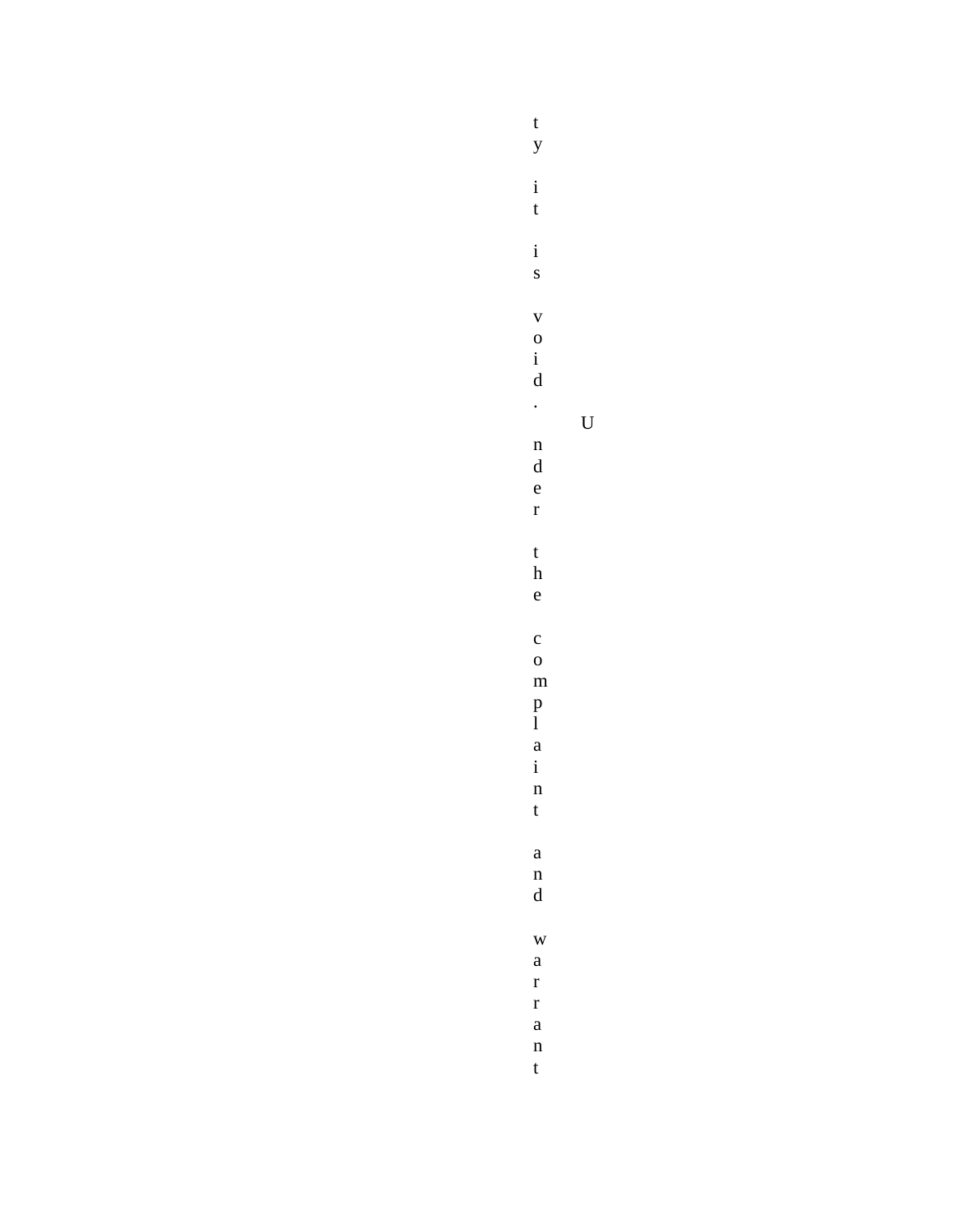$\mathbf{a}$  $\mathbf n$ 

 $\boldsymbol{\textbf{h}}$  $\mathbf{e}$ 

 $\mathbf{e}% _{0}\left( \mathbf{1}\right)$  $\mathbf{V}$ 

- $\mathbf d$
- $\mathbf{t}$ 
	-
	-
	-
- $\mathbf{i}$  $\rm d$
- $\mathbf e$  $\mathbf n$
- $\mathbf{c}$  $\rm e$
- $\mathbf{t}$
- $\boldsymbol{\mathsf{h}}$  $\mathbf{e}$
- ${\bf d}$
- $\mathbf{e}$
- $\mathbf f$  $\mathbf{e}$
- $\mathbf n$  ${\bf d}$
- $\mathbf{a}$  $\mathbf n$
- $\mathbf{t}$
- $\bf S$  $\mathbf h$
- $\mathbf{o}$  $\mathbf u$
- $\mathbf{1}$  $\rm d$
- $\boldsymbol{\rm h}$ 
	- $\mathbf{a}$
- $\mathbf V$  $\mathbf{e}$
- $\bf b$
- $\mathbf{e}$
- $\mathbf{e}% _{B}=\mathbf{e}_{B}+\mathbf{e}_{B}+\mathbf{e}_{B}+\mathbf{e}_{B}+\mathbf{e}_{B}+\mathbf{e}_{B}+\mathbf{e}_{C}+\mathbf{e}_{C}+\mathbf{e}_{D}+\mathbf{e}_{D}+\mathbf{e}_{D}+\mathbf{e}_{D}+\mathbf{e}_{D}+\mathbf{e}_{D}+\mathbf{e}_{D}+\mathbf{e}_{D}+\mathbf{e}_{D}+\mathbf{e}_{D}+\mathbf{e}_{D}+\mathbf{e}_{D}+\mathbf{e}_{D}+\mathbf{e}_{D}+\mathbf{e}_{D}+\mathbf{e}_{D}+\mathbf{e}_{D}+\mathbf{e}_{D}+\math$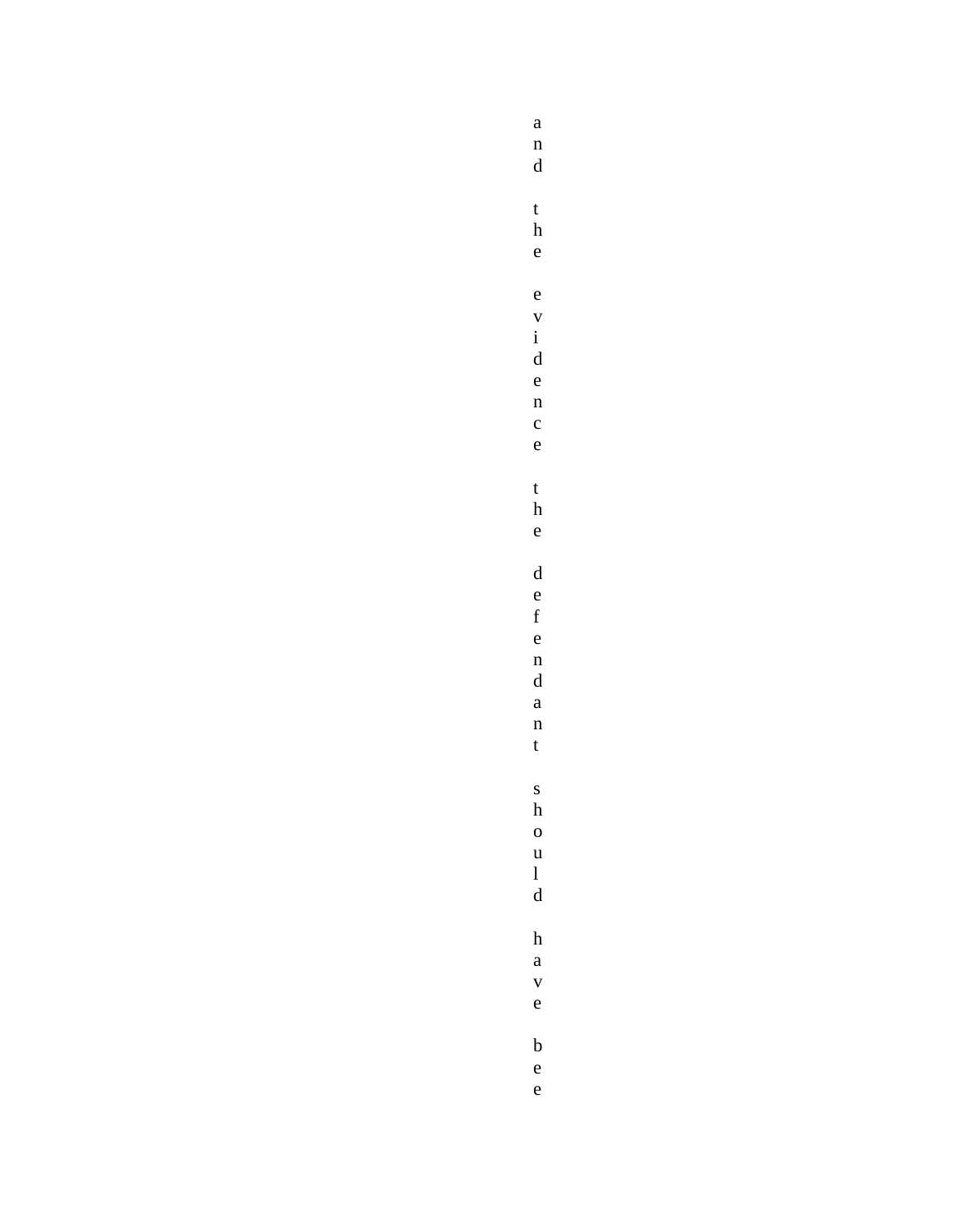$\mathbf n$ 

 $\mathbf{a}$  ${\bf d}$  $\frac{1}{u}$ 

 $\mathbf d$ 

 $\frac{g}{e}$  $\mathbf d$ 

 $\mathbf{n}$  $\mathbf{o}$  $\mathbf t$ 

 $\mathbf{g}% _{T}=\mathbf{g}_{T}(\mathbf{v})$  $\mathbf u$  $\mathbf{i}$  $\mathbf{l}$  $\mathbf{t}$  $\mathbf{y}$  $\ddot{\phantom{a}}$ 

 $\overline{T}$  $\boldsymbol{\rm h}$  $\mathbf{e}% _{B}=\mathbf{e}_{B}+\mathbf{e}_{B}+\mathbf{e}_{B}+\mathbf{e}_{B}+\mathbf{e}_{B}+\mathbf{e}_{B}+\mathbf{e}_{C}+\mathbf{e}_{C}+\mathbf{e}_{D}+\mathbf{e}_{D}+\mathbf{e}_{D}+\mathbf{e}_{D}+\mathbf{e}_{D}+\mathbf{e}_{D}+\mathbf{e}_{D}+\mathbf{e}_{D}+\mathbf{e}_{D}+\mathbf{e}_{D}+\mathbf{e}_{D}+\mathbf{e}_{D}+\mathbf{e}_{D}+\mathbf{e}_{D}+\mathbf{e}_{D}+\mathbf{e}_{D}+\mathbf{e}_{D}+\mathbf{e}_{D}+\math$ 

 $\mathbf c$  $\mathbf{o}$  $\mathbf{n}$  $\overline{\mathbf{V}}$  $\,\mathrm{i}$  $\mathbf{c}$  $\mathbf t$  $\rm i$  $\mathbf{o}$  $\mathbf n$ 

 $\mathbf{i}$  $\mathbf S$ 

> $\mathbf S$  $\mathbf{e}% _{B}=\mathbf{e}_{B}+\mathbf{e}_{B}+\mathbf{e}_{B}+\mathbf{e}_{B}+\mathbf{e}_{B}+\mathbf{e}_{B}+\mathbf{e}_{C}+\mathbf{e}_{C}+\mathbf{e}_{D}+\mathbf{e}_{D}+\mathbf{e}_{D}+\mathbf{e}_{D}+\mathbf{e}_{D}+\mathbf{e}_{D}+\mathbf{e}_{D}+\mathbf{e}_{D}+\mathbf{e}_{D}+\mathbf{e}_{D}+\mathbf{e}_{D}+\mathbf{e}_{D}+\mathbf{e}_{D}+\mathbf{e}_{D}+\mathbf{e}_{D}+\mathbf{e}_{D}+\mathbf{e}_{D}+\mathbf{e}_{D}+\math$  $\mathbf{t}$

 $\mathbf{a}$